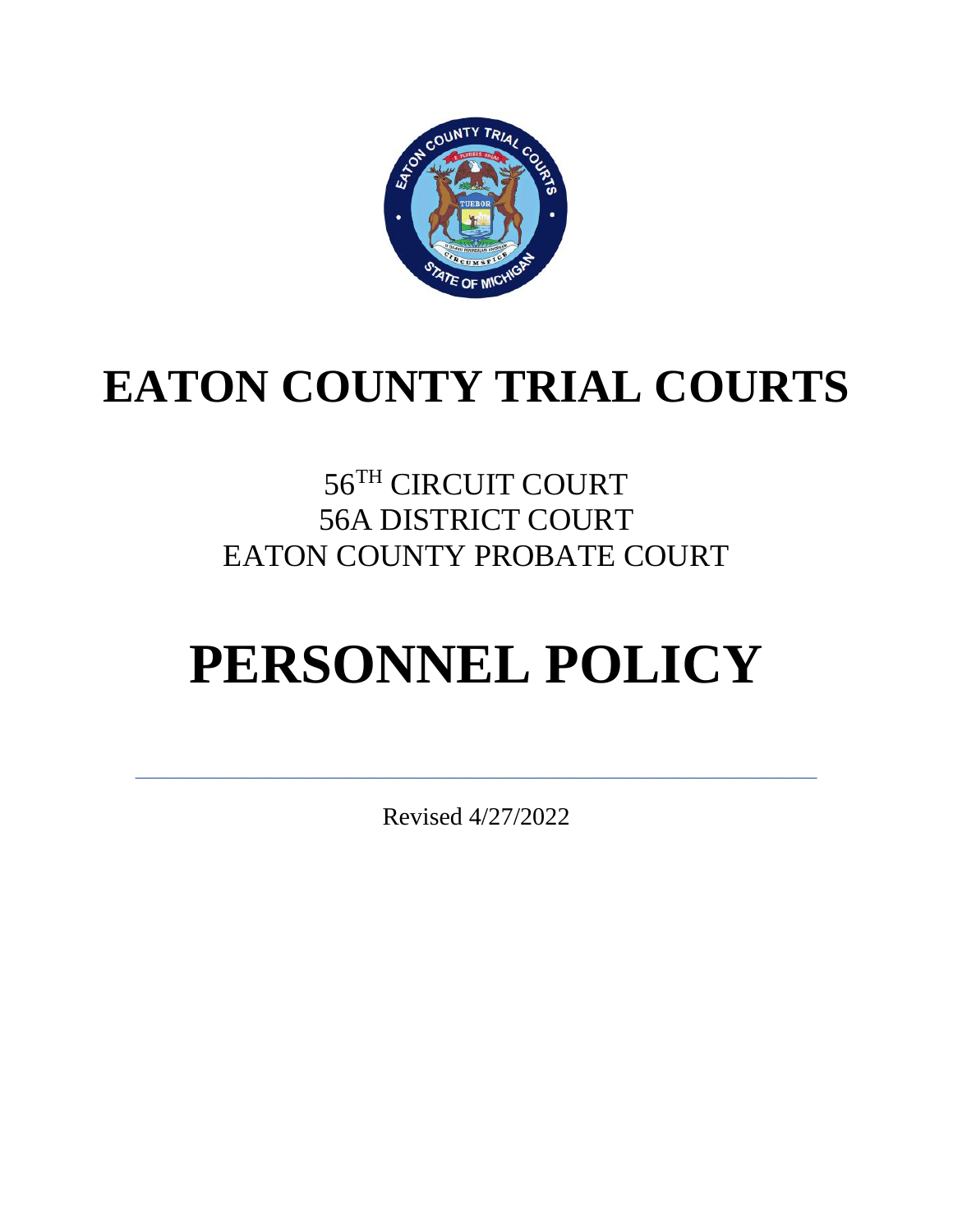#### **TABLE OF CONTENTS**

#### **ECONOMIC BENEFITS**

#### **ARTICLE 1 INSURANCE**

|--|--|--|--|--|--|--|--|

## **ARTICLE 2 FAMILY AND MEDICAL LEAVE**

#### **ARTICLE 3, 4 & 5 WORKERS' COMPENSATION-RETIREMENT-LONGEVITY**………….……....10

### **ARTICLE 6 HOLIDAYS**

#### **ARTICLE 7 ANNUAL LEAVE**

## **ARTICLE 8 PAID SICK LEAVE**

| Section 4: Pay-Out of Earned Sick Leave Upon Retirement or Death  14 |  |
|----------------------------------------------------------------------|--|
|                                                                      |  |
|                                                                      |  |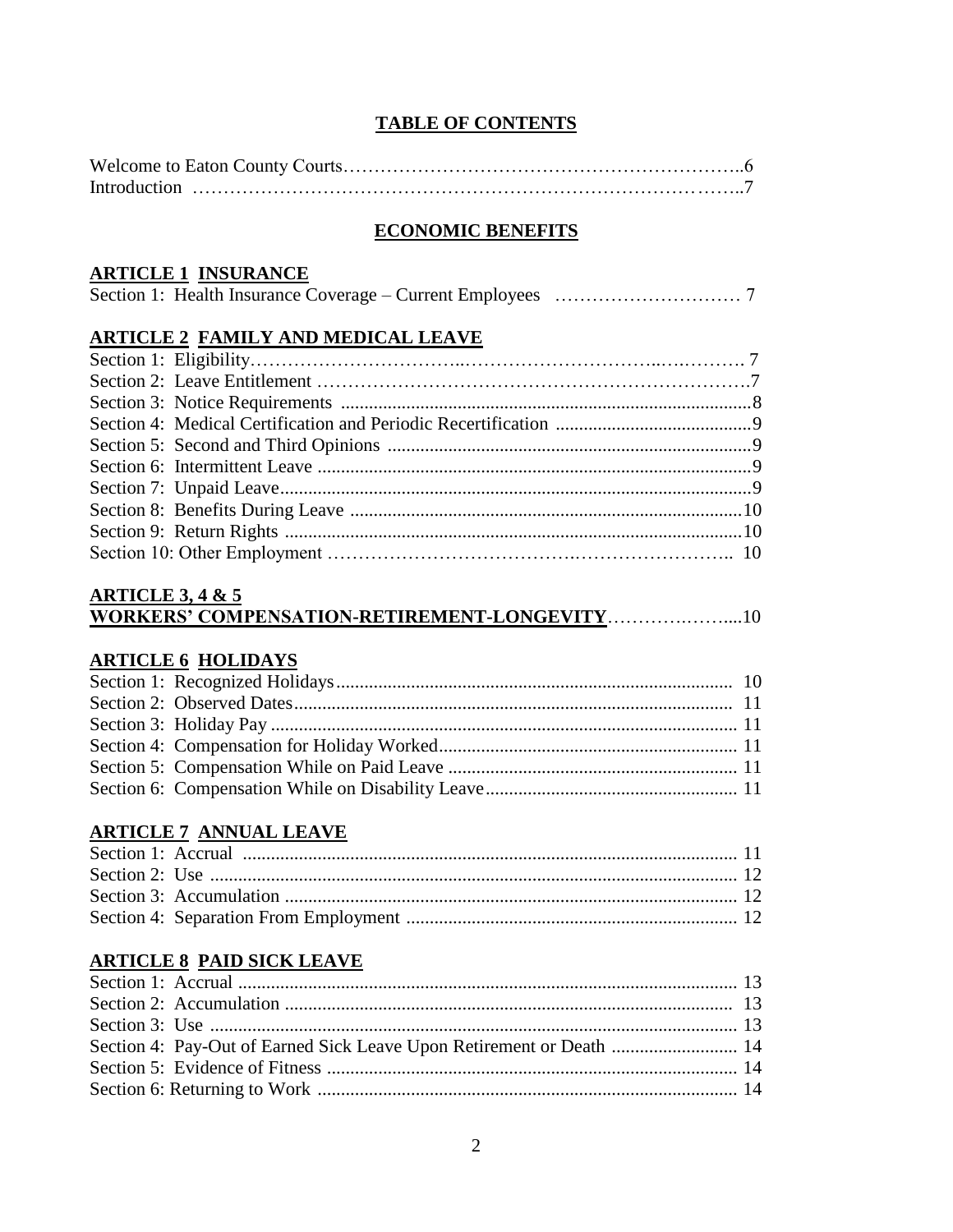## **ARTICLE 9 BEREAVEMENT LEAVE**

## **ARTICLE 10 MILITARY LEAVE** ........................................................................... 15

## **ARTICLE 11 JURY DUTY** ......................................................................................... 15

## **ARTICLE 12 LEAVE WITHOUT PAY**

## **ARTICLE 13 EDUCATIONAL ASSISTANCE POLICY**

## **ARTICLE 14 HOURS**

## **ARTICLE 15 CLASSIFICATION OF EMPLOYEES**

## **ARTICLE 16 RECLASSIFICATION OF EMPLOYEES**

## **ARTICLE 17 SALARY PLACEMENT**

## **ARTICLE 18 INCLEMENT WEATHER**

## **NON-ECONOMIC POLICIES**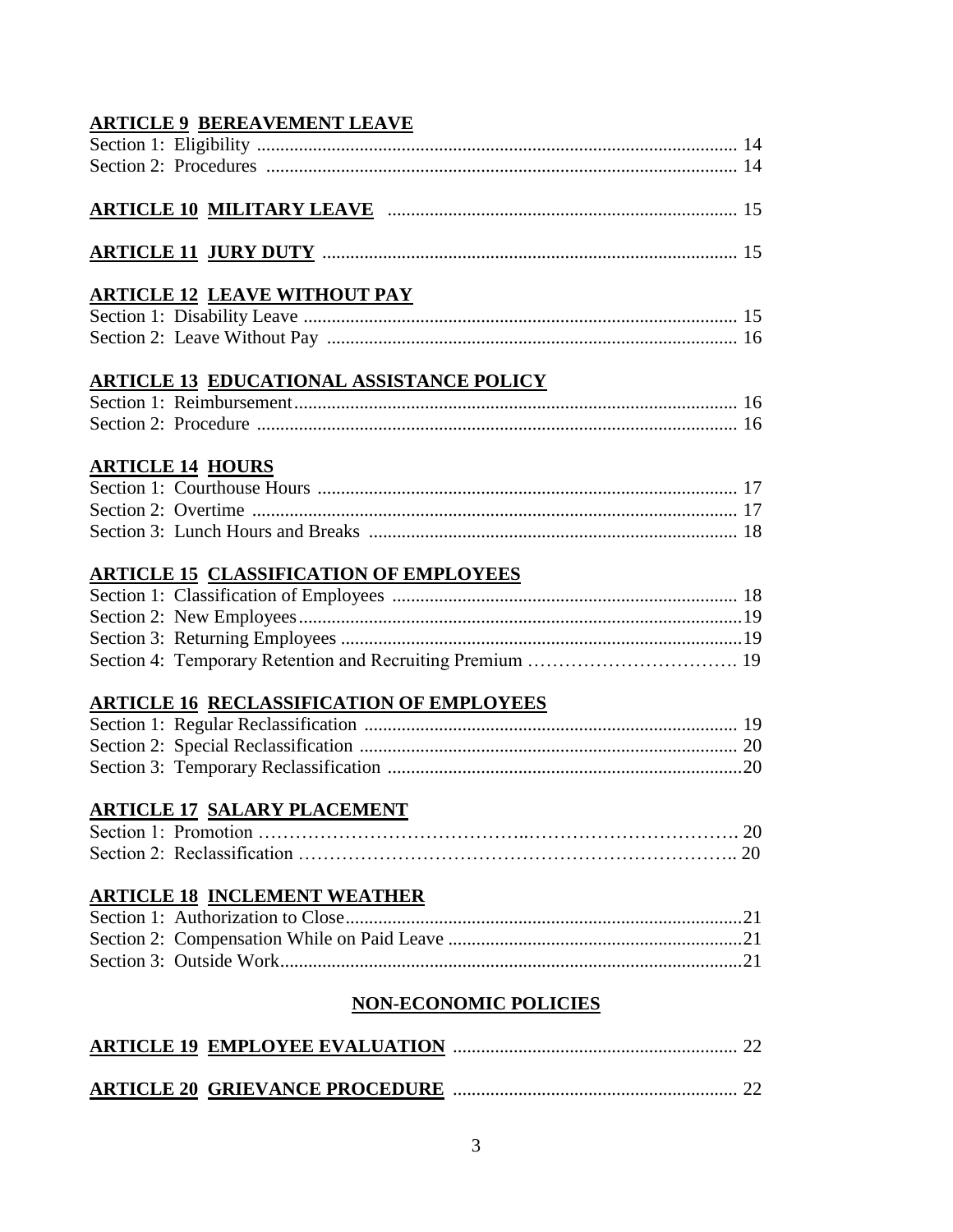## **ARTICLE 21 WORK RULES**

## **ARTICLE 22 LAYOFF**

## **ARTICLE 23 NEPOTISM POLICY**

## **ARTICLE 24 CONFLICT OF INTEREST** .............................................................. 26

#### **ARTICLE 25 COMMUNICATIONS WITH PERSONS NOT ASSOCIATED WITH THE COURT** …………………………………………………………………. 27

## **ARTICLE 26 NON-DISCRIMINATION**

## **ARTICLE 27 HARASSMENT**

## **ARTICLE 28 PHYSICALS** ........................................................................................ 30

**ARTICLE 29 GENDER** ............................................................................................... 30

## **ARTICLE 30 DRUG AND ALCOHOL TESTING**

## **ARTICLE 31 ADDRESS CHANGES**...........................................................................33

## **ARTICLE 32 TRAVEL ALLOWANCE**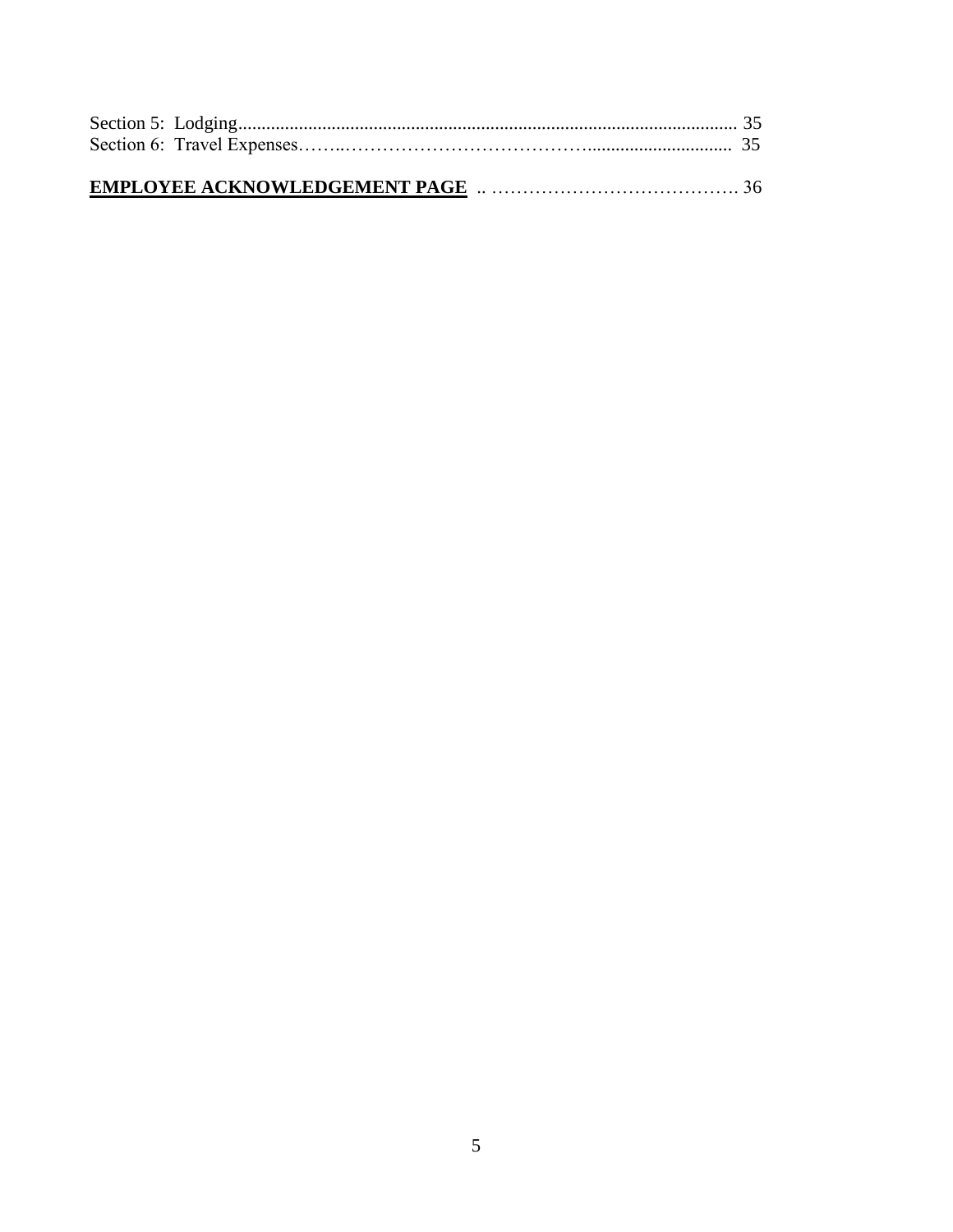## **WELCOME TO THE EATON COUNTY TRIAL COURTS**

This booklet has been prepared to acquaint you with your employment conditions, your benefits, and your responsibilities in connection with your job. It is important that you read and follow the procedures outlined herein.

The purpose of this booklet is to act as a guideline for informational purposes as to the policies, benefits and procedures that the Court intends to utilize. This booklet is not to be construed as creating a contract between the Court and its employees. The procedures, policies and benefits outlined in this booklet may be added to, expanded, modified or deleted, and any such changes shall be solely within the discretion of the Chief Judge. It is the intent of the Chief Judge to provide prior notice of such changes or modifications, if any, to the employees affected. All rights and powers vested in the Court shall not in any way whatsoever be abridged by this booklet.

If situations arise which are not covered in this booklet and require clarification, contact your supervisor, who, in turn, will relay the problem to the appropriate management personnel. These procedures, policies and benefits are subject to change, and an employee must follow any new rules. The fact that these rules may have been applied differently in the past has no effect on their current or future enforcement. An employee cannot rely on custom or prior practice.

No representative of Eaton County Trial Courts, other than the Chief Judge, has any authority to enter into any agreement for employment for any specified period of time or to make any agreement contrary to the provisions contained herein, and the status of employees is at will and employment may be terminated, with or without cause, at the option of either the Chief Judge or the employee.

Janice K. Cunningham Date: April 27, 2022 Chief Judge, Eaton County Trial Courts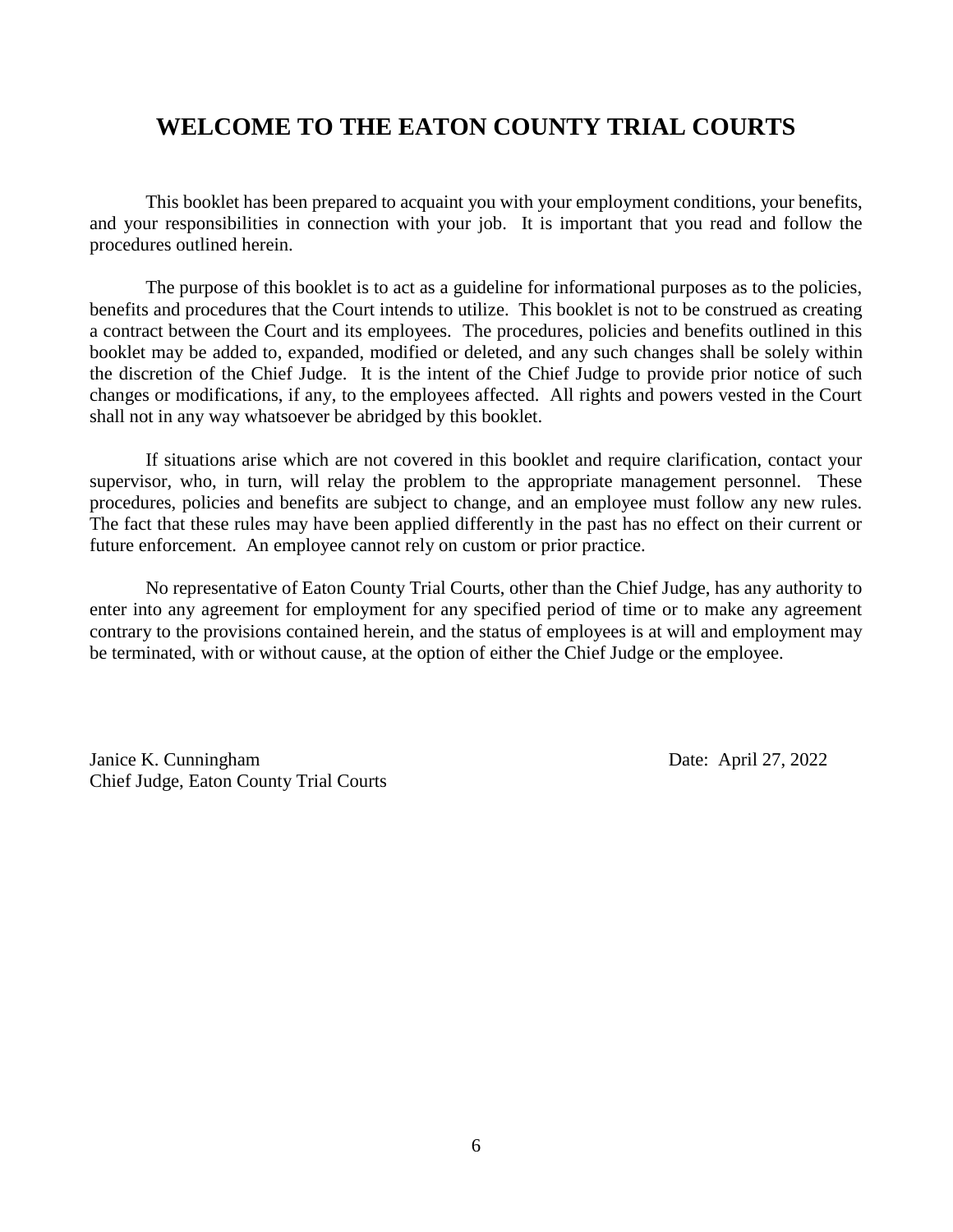## **INTRODUCTION**

The personnel policies and benefits contained herein apply to persons employed by the Eaton County Trial Courts. The individuals working in the Courts are covered by the economic benefits provided in this personnel policy which are determined by the Eaton County Board of Commissioners.

## **ECONOMIC BENEFITS**

#### **ARTICLE 1 INSURANCE**

Section 1. Health Insurance Coverage - Current Employees.

All eligible regular full-time employees (employees regularly scheduled at least thirty (30) hours per week) and eligible family members are eligible to be covered by a health insurance plan, which is currently Blue Cross and Blue Shield of Michigan-Community Blue PPO Plan.

The plan is provided to court employees by Eaton County and their policies govern the plan and benefits. Court employees should consult the Eaton County Policy Handbook for details concerning health insurance, which is incorporated by reference herein. This includes the provisions on Health Insurance, Health Care Savings Program, Optical Coverage, Life Insurance, Disability Plan, Dental Insurance, Flexible Spending Plan, Deferred Compensation, Continuation of Insurance Coverage and Insurance Coverage Changes.

#### **ARTICLE 2 FAMILY AND MEDICAL LEAVE**

Section 1. Eligibility.

The FMLA defines eligible employees as an employee who has (1) completed twelve (12) months of employment, and has worked at least 1250 hours in the past twelve (12) months.

Section 2. Leave Entitlement.

An employee may request an unpaid leave of absence for a period not to exceed twelve (12) weeks (26 weeks in the case of an eligible service member leave) in any twelve (12) month period measured forward from the date the employee's first FMLA leave begins. The leave may be taken for the following reasons:

- (a) A serious health condition that makes the employee unable to perform the functions of his position;
- (b) In order to care for the employee's spouse, child or parent if the person being cared for has a serious health condition;
- (c) Because of the birth of a child of the employee, and in order to care for the child within twelve (12) months of the child's birth;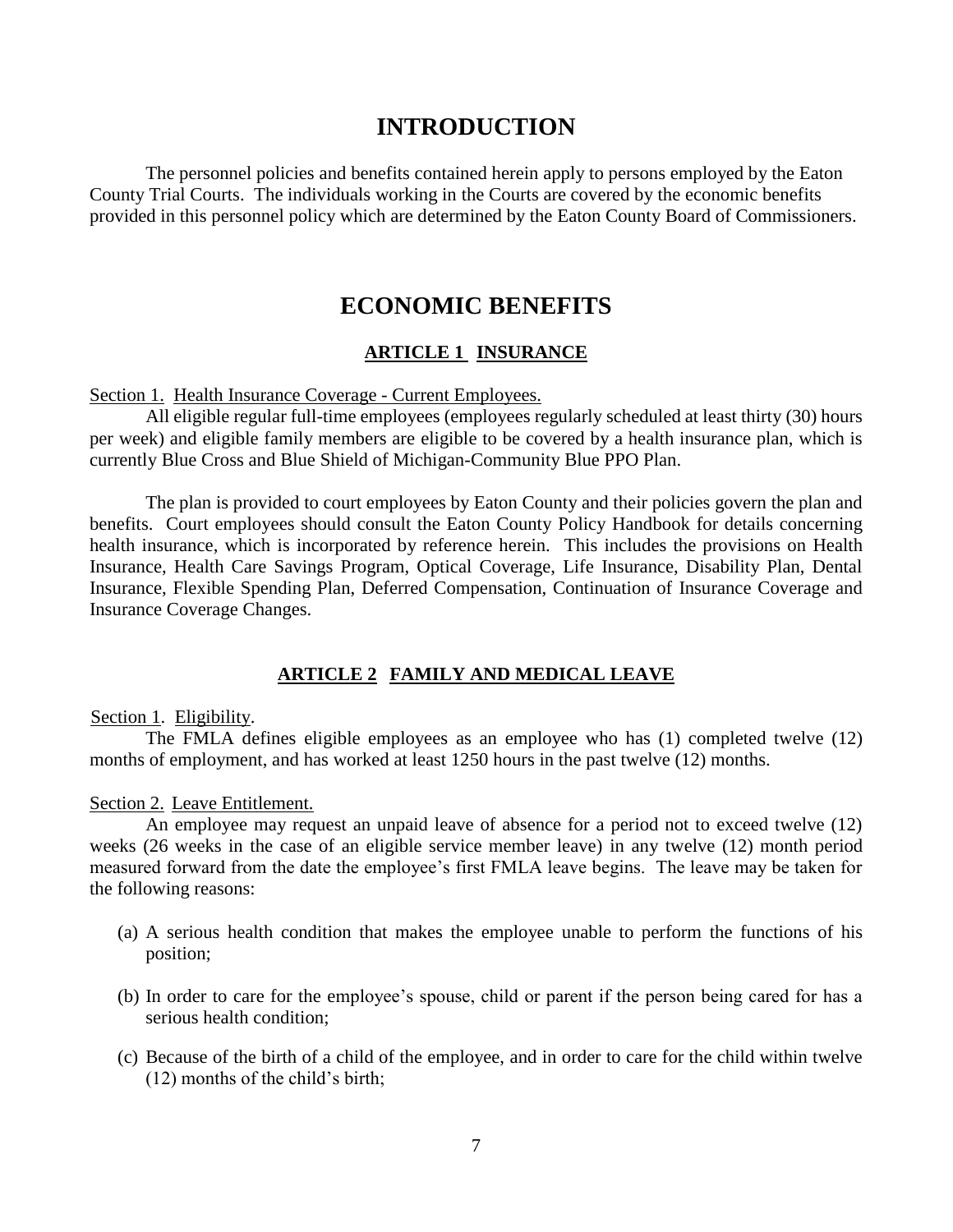- (d) Because of the placement of a child with the employee for adoption or foster care, and in order to care for the child within twelve (12) months of the child's placement.
- (e) Because of qualifying exigencies arising out of the fact that the employee's spouse, child, or parent is on covered active duty or called to covered active duty status as a member of the National Guard, Reserves, or Regular Armed Forces.

According to the FMLA, a "serious health condition" means an illness, injury, impairment, or physical or mental condition that involves: (1) inpatient care (i.e., and overnight stay), including any period of incapacity or any subsequent treatment in connection with the inpatient care; or (2) "continuing treatment" by a health care provider. For further information on what is considered "continuing treatment," contact the Benefit Specialist in the County Controller's Office.

Unless leave is taken for the employee's own serious health condition or that of his child or spouse, the total leave taken by spouses when both are employed by the Employer is limited to twelve (12) weeks.

Any time off under the County's Short-Term Disability Plan and Workers Compensation is included as part of the twelve (12) weeks allowed under the Family and Medical Leave Act.

#### Section 3. Notice Requirements

All requests for FMLA leave must be submitted to the Benefit Specialist in the County Controller's Office. The requests should be in writing, must give the reason for the request and must give the expected duration of the leave.

Employees who want to take FMLA leave ordinarily must provide at least 30 days' notice of the need for leave, if the leave is foreseeable. If the employee's need is not foreseeable, the employee should give as much notice as is practicable. When leave is needed to care for an immediate family member or for the employee's own illness and is for planned medical treatment, the employee must try to schedule treatment in order to prevent disruptions of the employer's operations. Employees must provide notice of their need for leave to their Department Head and the Benefit Specialist in the County Controller's Office. An employee's failure to provide notice in accordance with this section may result in denial of FMLA leave.

When leave is taken for the birth of a child or to care for the child within twelve (12) months, and the leave is foreseeable based on the event, the employee must provide not less than thirty (30) days' notice before the leave is to begin. If the date of the birth or leave to begin is not foreseeable, such notice must be as soon as is practicable.

When leave is taken for the employee's own serious health condition, or to care for a seriouslyill spouse, child or parent, and the leave is foreseeable based on planned medical treatment, the employee must make a reasonable effort to schedule the treatment so as not to unduly disrupt the Court's operations, and must provide not less than thirty (30) days' notice before the date the leave is to begin. If the date of treatment requires leave to begin in less than 30 days, however, the employee must provide such notice as soon as is practicable.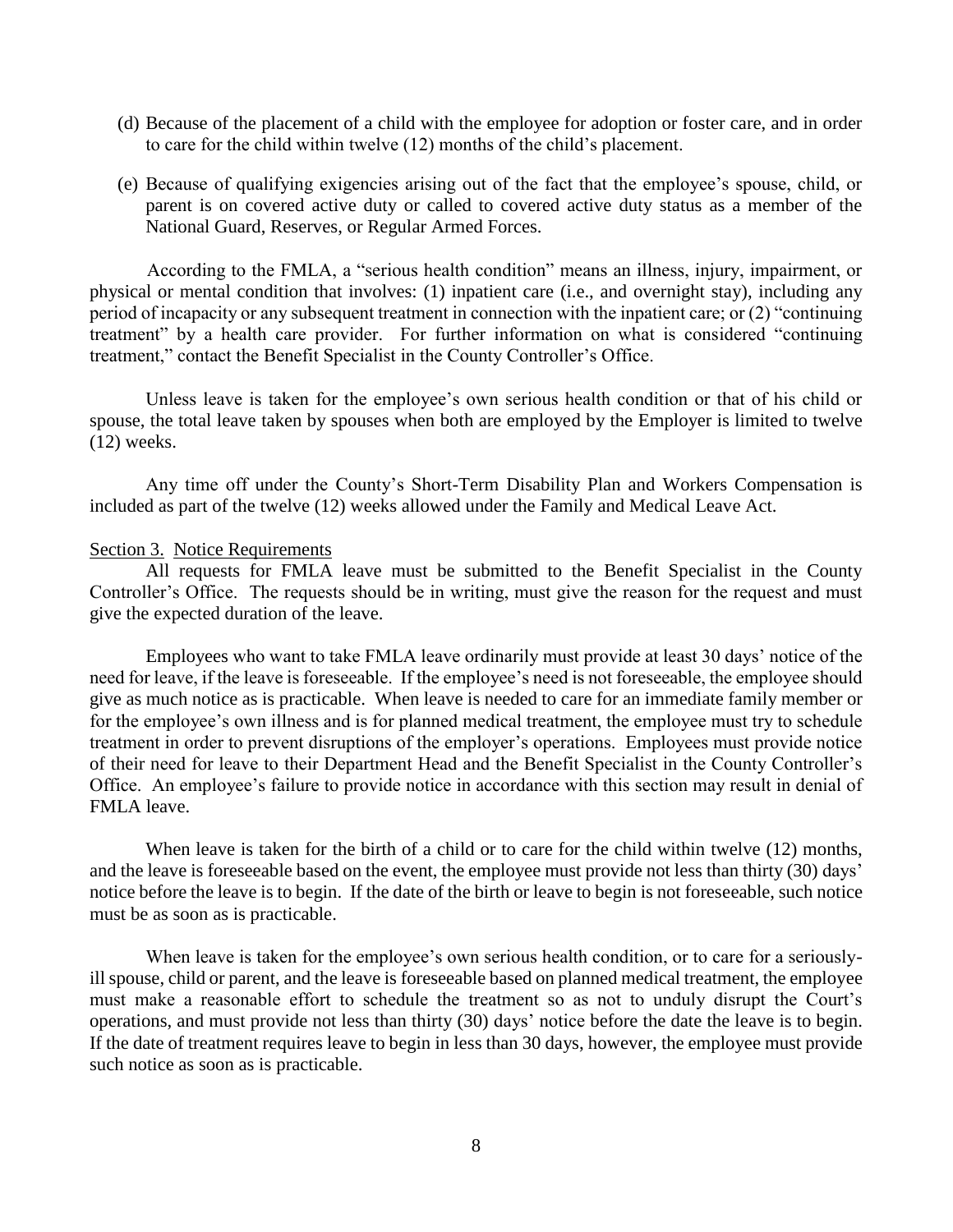#### Section 4. Medical Certification and Periodic Recertification

When leave is taken for the employee's own serious health condition, or to care for the serious health condition of a spouse, child or parent, the Court may require certification of the serious health condition issued by the health care provider of the employee or of the spouse, child or parent of the employee, as appropriate. This certification must include the date the condition began, its probable duration, appropriate medical facts within the knowledge of the health care provider regarding the condition, and a statement that the employee is unable to perform their job function or is needed to care for the serious health condition of the employee's family member for a specified time.

The Court may require that the employee provide periodic recertifications of the serious health condition on a reasonable basis.

#### Section 5. Second and Third Opinions

The Court may require, at its own expense, if not covered by insurance, a second medical opinion from a health care provider designated by the Court, but not employed on a regular basis by the Court. In the event of a dispute concerning the second certification, the Court may require, at its own expense, if not covered by insurance, a third opinion from a health care provider. The employee and Court must agree on the selection of the third health care provider whose opinion is binding on both parties.

#### Section 6. Intermittent Leave.

If medically necessary, leave for the employee's own serious health condition or to care for a seriously ill spouse, child or parent may be taken intermittently or on a reduced leave schedule.

Unless the Court agrees, leave for the birth or placement of the employee's child, or to care for the child within twelve (12) months of the child's birth or placement, may not be taken intermittently or on a reduced leave schedule.

For leave taken intermittently or on a reduced leave schedule, further certification requirements are as follows:

- (a) When there is planned medical treatment, the certification must include the dates on which treatment is expected and its duration.
- (b) When leave is taken for the employee's own serious health condition, the certification must include a statement of the medical treatment necessary for such leave and its expected duration.
- (c) When leave is taken to care for a seriously ill family member, the certification must include a statement that such leave is necessary for the care of the family member who has a serious health condition or will assist in their recovery, and the expected duration and schedule of the leave. The Employer has the right to and shall require the employee to provide the necessary documentation every 30 days in the event that the initial doctor's statement is not specific.

#### Section 7. Unpaid Leave.

Although the law indicates that an employee is entitled to a twelve (12) week unpaid leave of absence, the Court has the right to, and shall require its employees to use their accumulated sick leave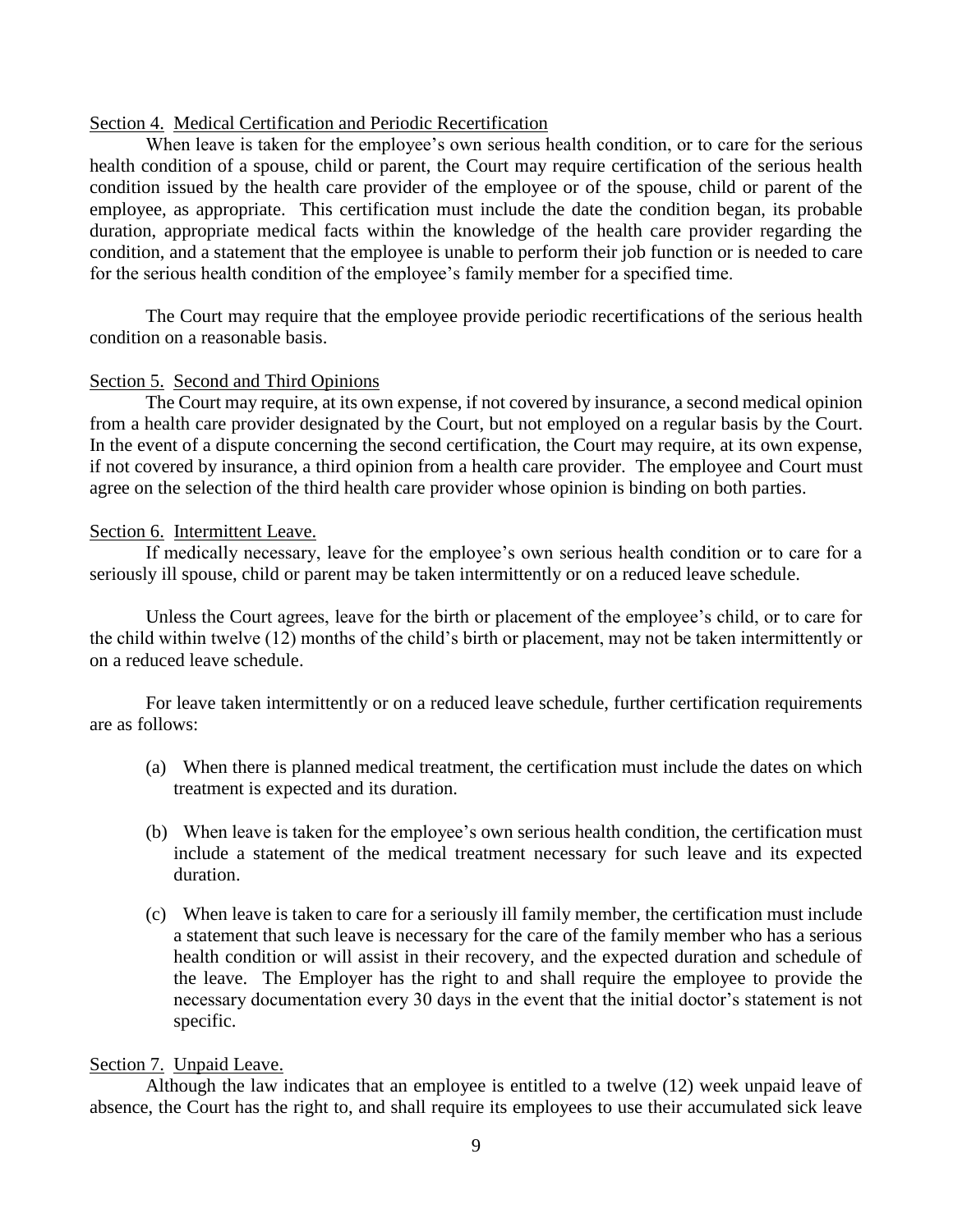(where applicable), annual leave, or compensatory time, concurrent with the FMLA leave. However, this does not extend the leave beyond the twelve (12) weeks.

#### Section 8. Benefits During Leave.

The Court shall continue to pay the cost of the Court portion of the health insurance premiums for an eligible employee during the period the employee is on leave for any of the reasons under Subsections 2 (a) – (e) above. The employee shall continue to pay the cost of the employee portion of the health insurance premiums for the length of the unpaid leave. The employee will not accumulate paid sick or annual leave nor be paid for holidays or bereavement leave, which may fall during the period of unpaid leave. If the employee fails to return after the leave has expired due to circumstances within the employee's control, the Chief Judge may recover from the employee any premiums, which the Court paid to maintain medical coverage during the leave.

#### Section 9. Return Rights.

When the leave is a result of the employee's own serious health condition, a fitness for duty certification from the employee's health care provider is require to return to work.

Upon return from a leave taken for a reason listed under Subsection 2 (a) – (e) above, the employee will be returned to his former position or to a position equivalent in pay, benefits, and other terms and conditions of employment. The decision will be at the discretion of the Chief Judge.

#### Section 10. Other Employment.

During the time an employee is off work due to the provisions of the Family and Medical Leave Act, they shall have no other employment.

#### **ARTICLE 3, 4 & 5 WORKERS' COMPENSATION – RETIREMENT - LONGEVITY**

Court employees should consult the Eaton County Policy Handbook for details concerning Workers' Compensation, Retirement and Longevity, which is incorporated by reference herein.

#### **ARTICLE 6 HOLIDAYS**

Section 1. Recognized Holidays.

All eligible employees will receive the following twelve (12) paid holidays:

New Year's Day Martin Luther King, Jr. Day President's Day Memorial Day Juneteenth Independence Day Labor Day Veteran's Day Thanksgiving Day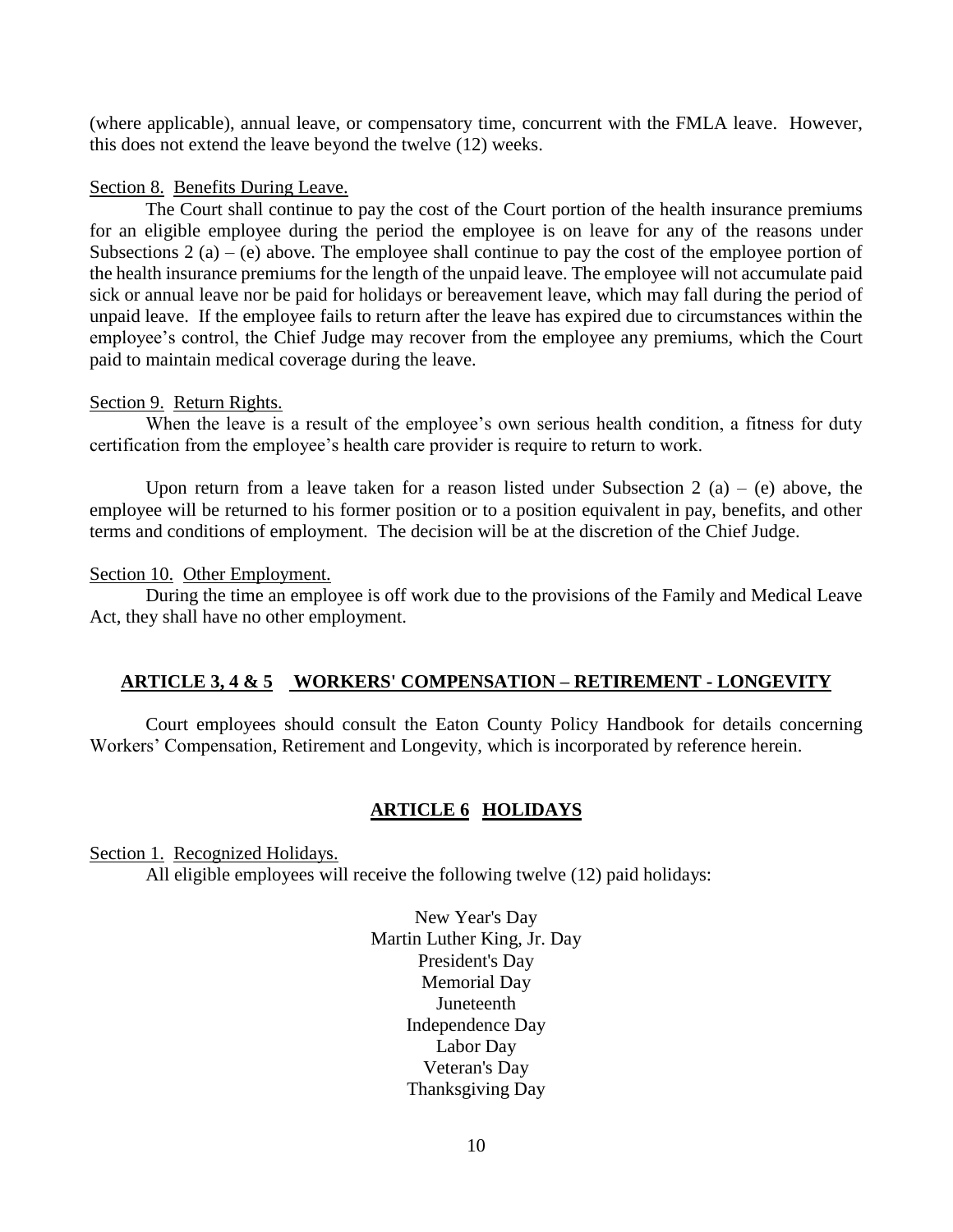Day After Thanksgiving Christmas Eve Christmas Day New Year's Eve

#### Section 2. Observed Dates.

If the holiday falls on a Saturday, it shall be observed on the preceding Friday. If the holiday falls on Sunday, it shall be observed on the following Monday. If Christmas or New Year's falls on Saturday, Christmas Eve and New Year's Eve will be observed on the preceding Thursday. If Christmas Eve or New Year's Eve falls on a Saturday or a Sunday, the preceding Friday will be observed as a holiday. Otherwise, all holidays will be on the observation date.

#### Section 3. Holiday Pay.

Regular full-time employees shall be paid at their regular rate of pay for each observed holiday. Regular part-time employees shall be paid at their regular rate of pay for each observed holiday, prorated according to their normal work schedule, if scheduled to work on the holiday.

To qualify for holiday pay, an eligible employee must work or be compensated for all of their scheduled hours on their last scheduled day before and their first scheduled day after the holiday unless approved by the Department Head and Court Administrator.

#### Section 4. Compensation for Holiday Worked.

An employee working on a holiday shall receive their straight time rate for all hours worked, in addition to any holiday pay they might be entitled to under this Article. Holidays shall be deemed hours worked for overtime purposes. Overtime shall not be pyramided.

#### Section 5. Compensation While on Paid Leave.

When an employee is on vacation, personal leave, or off due to illness, they should not be charged with the time if a holiday occurs during that period if they are compensated for the entire day before and the entire day after the Holiday.

#### Section 6. Compensation While on Disability Leave.

When an employee is off on a short-term disability leave under the County's Sickness and Accident Insurance, and the leave includes a holiday, the employee shall not be charged with sick leave if they have been continuously supplementing the necessary hours to make up full days since the start of their disability.

#### **ARTICLE 7 ANNUAL LEAVE**

#### Section 1. Accrual.

Regular full-time employees shall earn annual leave per the following schedule: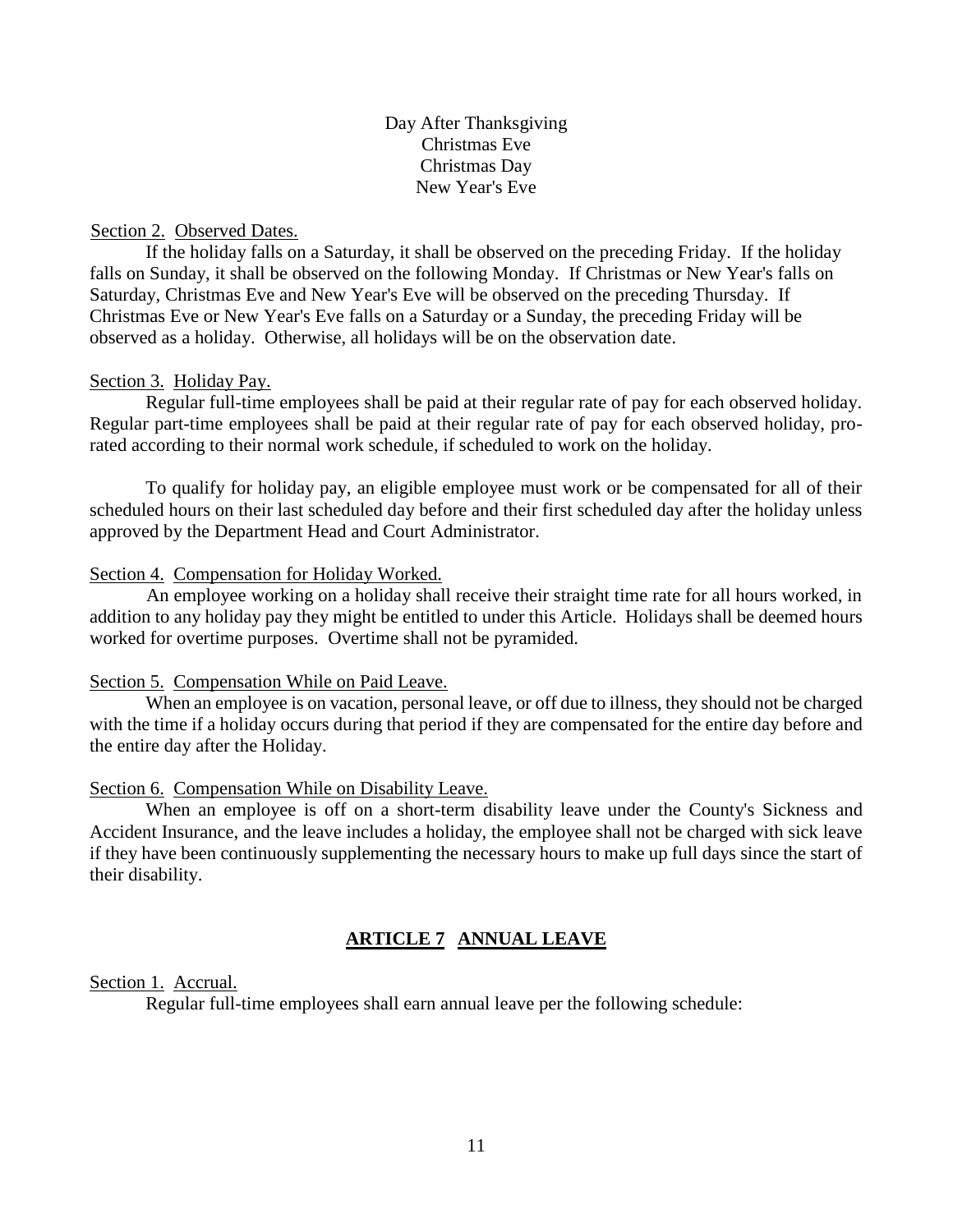#### **HOURS EARNED EACH PAYROLL CONTINUOUS SERVICE PERIOD (80 HRS.) OF PAID SERVICE**

| 0 thru 4 years   | 4 hrs. (2 weeks and 3 days per years)   |
|------------------|-----------------------------------------|
| 5 thru 9 years   | 5.55 hrs. (3 weeks and 3 days per year) |
| 10 or more years | 7.1 hrs. (4 weeks and 3 days per year)  |

After you have completed 4 years of employment, at the beginning of your 5th year, you will accrue 5.5 hours per pay period. When you have completed your 9th year of employment, at the beginning of your 10th year, you will accrue 7.1 hours per pay period.

Regular part-time employees shall earn annual leave on a pro-rated basis. The amount of annual leave earned shall be determined by multiplying the full-time rate by a fraction derived by dividing the actual hours worked or compensated for during a pay period (exclusive of overtime) by 80.

#### Section 2. Use.

Annual leave hours may not be used until the employee has completed 6 months of regular continuous paid service with the Court. Annual leave can be used only after the pay period in which it is earned. An employee may take annual leave only with prior approval of their Department Head, in increments of no less than one-quarter (0.25) of an hour.

Absences because of sickness or disability in excess of the amount authorized for such purposes may, at the request of the employee to the Court Administrator, be charged against accrued annual leave. In the event a new employee, who has not completed six (6) months but has completed 90 days of employment with the Court, and has exhausted all available sick time, the employee may request permission to utilize accrued annual leave solely for purposes covered under Article 8, Paid Sick Leave.

#### Section 3. Accumulation.

No annual leave shall be authorized or accumulated in excess of 240 hours. Any hours in excess of 240 shall be forfeited.

#### Section 4. Separation from Employment.

Employees shall be paid subject to the below requirements, at their current rate of pay, for their accumulated unused annual leave upon separation from employment, provided they have completed six (6) months of continuous employment. All employees will be paid in a lump sum payment only and in no event shall an employee be allowed to be continued on the payroll with their unused annual leave hours.

Employees who leave or quit without giving at least two (2) weeks prior written notice shall forfeit and waive their right to any accrued vacation time pay, unless waived by the Department Head and Chief Judge in writing. Employees, who are terminated due to inappropriate behavior or misconduct as determined by the Chief Judge, shall forfeit their accumulated unused annual leave unless approved otherwise by the Chief Judge in writing. In the event of the death of an employee, who has completed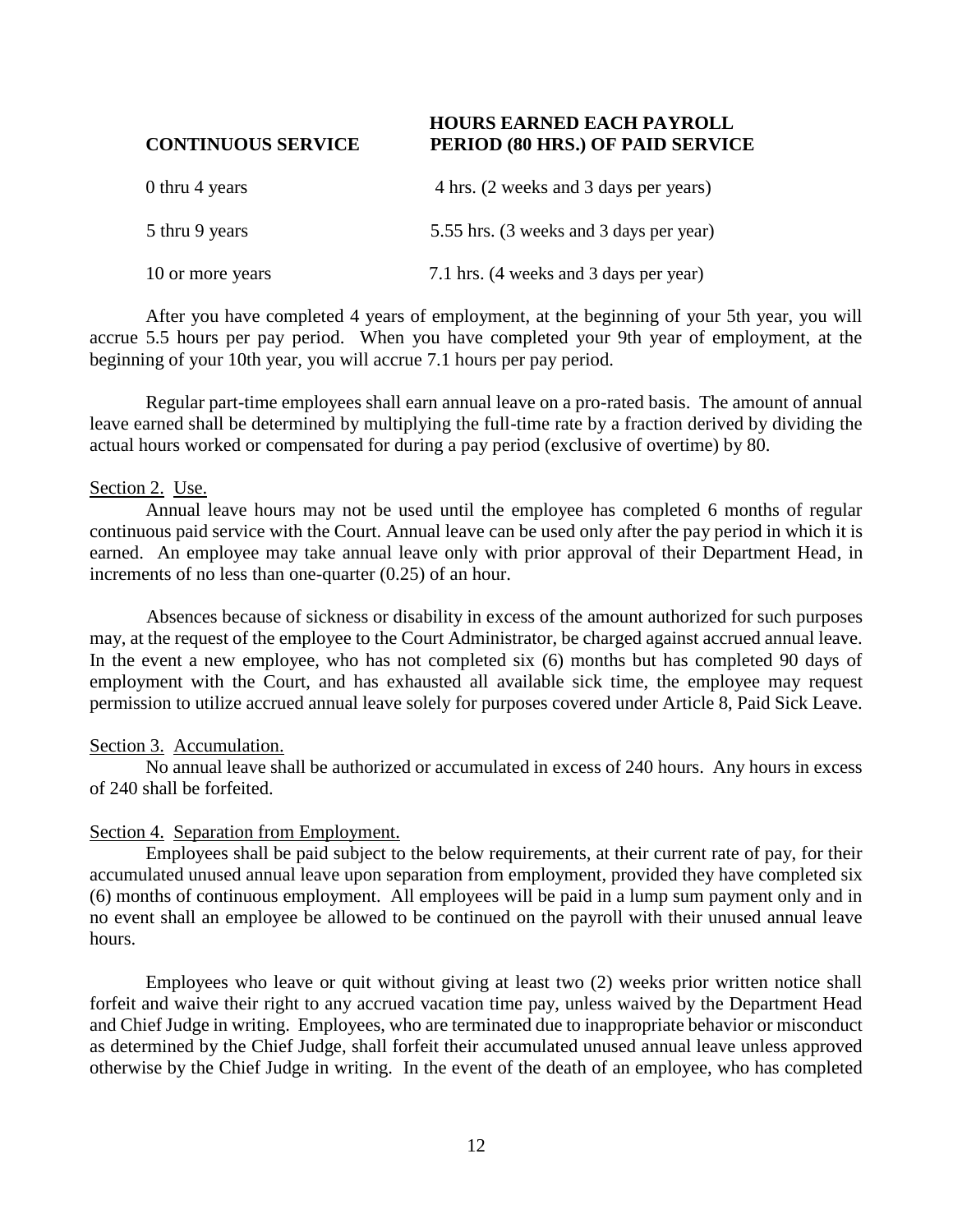six (6) months of continuous employment, their designated beneficiary shall be paid for the employee's accumulated annual leave.

## **ARTICLE 8 PAID SICK LEAVE**

#### Section 1. Accrual.

Each regular full-time employee shall earn 3.0 hours of sick leave with pay for each completed 80 hours of service. Hours worked in excess of 80 hours in a biweekly pay period shall not be counted. Regular part-time employees shall earn sick leave on a pro-rated basis. The amount of sick leave earned shall be determined by multiplying the full-time rate by a fraction derived by dividing the actual hours worked or compensated for during a pay period (exclusive of overtime) by 80.

#### Section 2. Accumulation.

Sick leave shall be credited at the end of the biweekly pay period in which service is completed.

Sick leave shall be considered available for use only in a biweekly pay period following the biweekly pay period in which it is earned.

Employees may accumulate sick leave to a maximum of five hundred (500) hours. Any sick leave hours accumulated in excess of five hundred (500) hours shall be compensated to the employee once a year at their current rate of pay for employees. Such compensation will be made on the first pay day in December.

#### Section 3. Use.

Employees may use accrued sick leave hours in a minimum of one quarter (0.25) of an hour increments up to eight (8) hours (consistent with the employee's regularly scheduled work hours) provided they have been employed 30 days.

Eligible employees may use accrued paid sick leave for absences due to the following circumstances:

- (a) Mental or physical illness, injury or health condition of the employee of the employee's family member (as defined below), including medical diagnosis, care, treatment, or preventative care;
- (b) Medical care, counseling, relocation, legal services, or court appearances related to domestic violence or sexual assault against the employee or the employee's family member (as defined below); and
- (c) The closure of the employee's place of work or the employee's child's daycare/school due to a public emergency;
- (d) Absences for medical, dental or optical appointments, or pregnancy. Sick leave may also be used for illness of an employee's immediate family members where their attendance is essential to their care.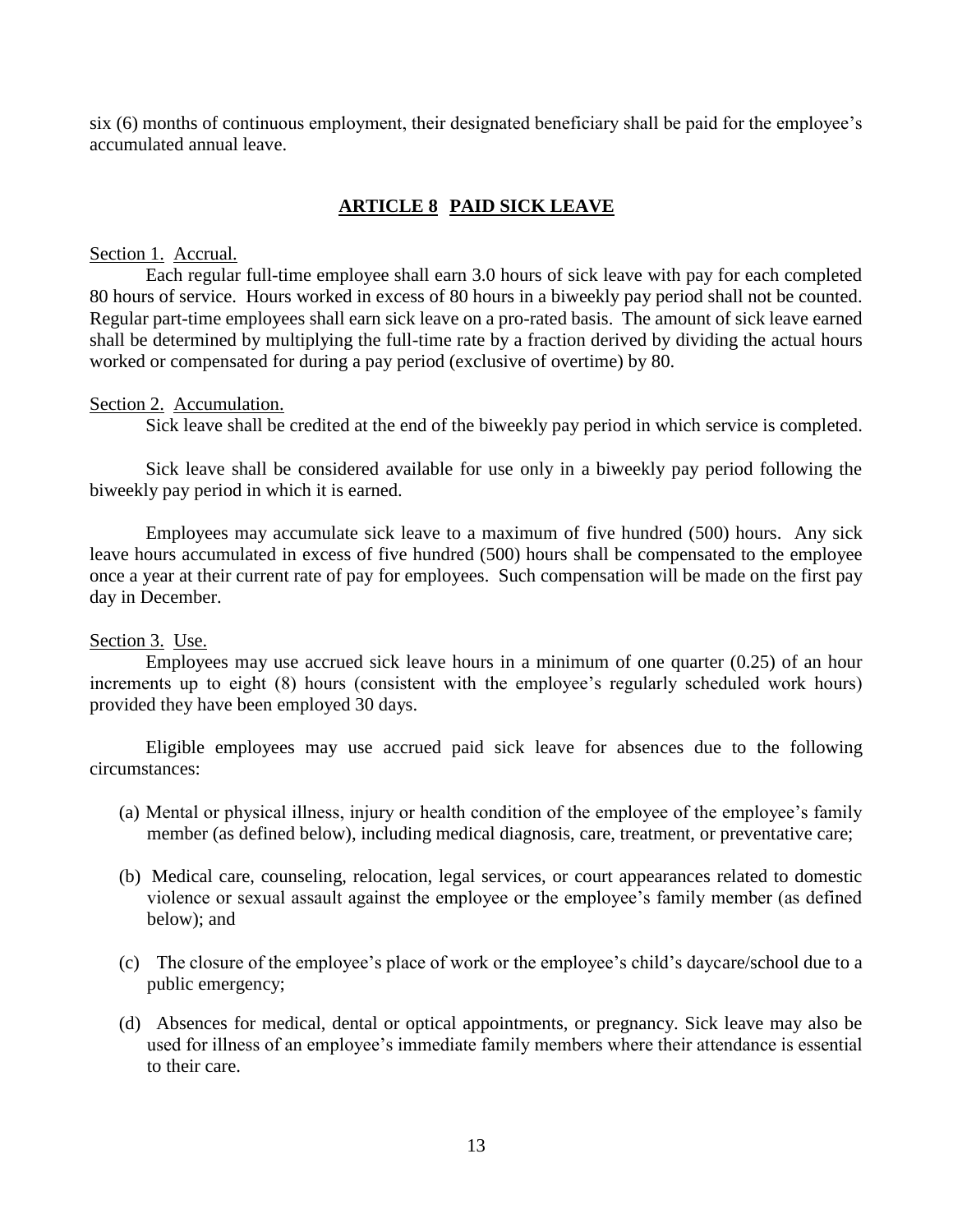An employee's family members, for the purposes of use of sick time, shall be defined as the employee's current spouse, child (including biological, adopted, foster, stepchild, or child for whom the employee is the legal guardian), parent (including biological, foster, step, adoptive or legal guardian when the employee was a minor), grandparent, grandchild, and sibling (including biological, foster or adopted).

Employees taking sick leave shall notify their immediate supervisor within the first hour of the employee's work day. Failure to do so may result in loss of pay for the period of absence.

Employees shall provide a doctor's statement when requested by the Department Head or Court Administrator. Falsification of such evidence may result in dismissal of employment.

Employees who have submitted a notice of resignation may not use sick leave within their last two weeks of employment without providing a doctor's statement. Failure to comply with this policy shall result in the loss of pay for the time used.

#### Section 4. Pay-Out of Earned Sick Leave Upon Retirement or Death.

Any employee who retires and is immediately eligible for retirement benefits as defined by the Municipal Employees' Retirement System (MERS) or has twenty-five (25) years of service with Eaton County shall be paid 50% of their unused earned sick days in a lump sum payment upon their retirement. In the event of the death of an employee, the designated beneficiary shall receive 50% payment of their unused earned sick leave in a lump sum payment. The amount of pay for each such hour shall be based on the employee's most recent rate of pay.

#### Section 5. Evidence of Fitness.

The Department Head or the Chief Judge may require that an employee present medical certification of their physical or mental fitness to perform the essential functions of the job, with or without accommodation.

#### Section 6. Returning to Work.

Employees returning to work from an illness may be required by his Department Head to submit a statement from his physician qualifying their ability to return to work.

#### **ARTICLE 9 BEREAVEMENT LEAVE**

#### Section 1. Eligibility.

All regular full-time and regular part-time employees.

#### Section 2. Procedures.

An employee who wishes to take time off due to the death of an immediate family member, should notify their department head or court administrator as soon as possible. Leaves granted under this section shall commence on or between the date of the death and the date of the funeral or memorial service.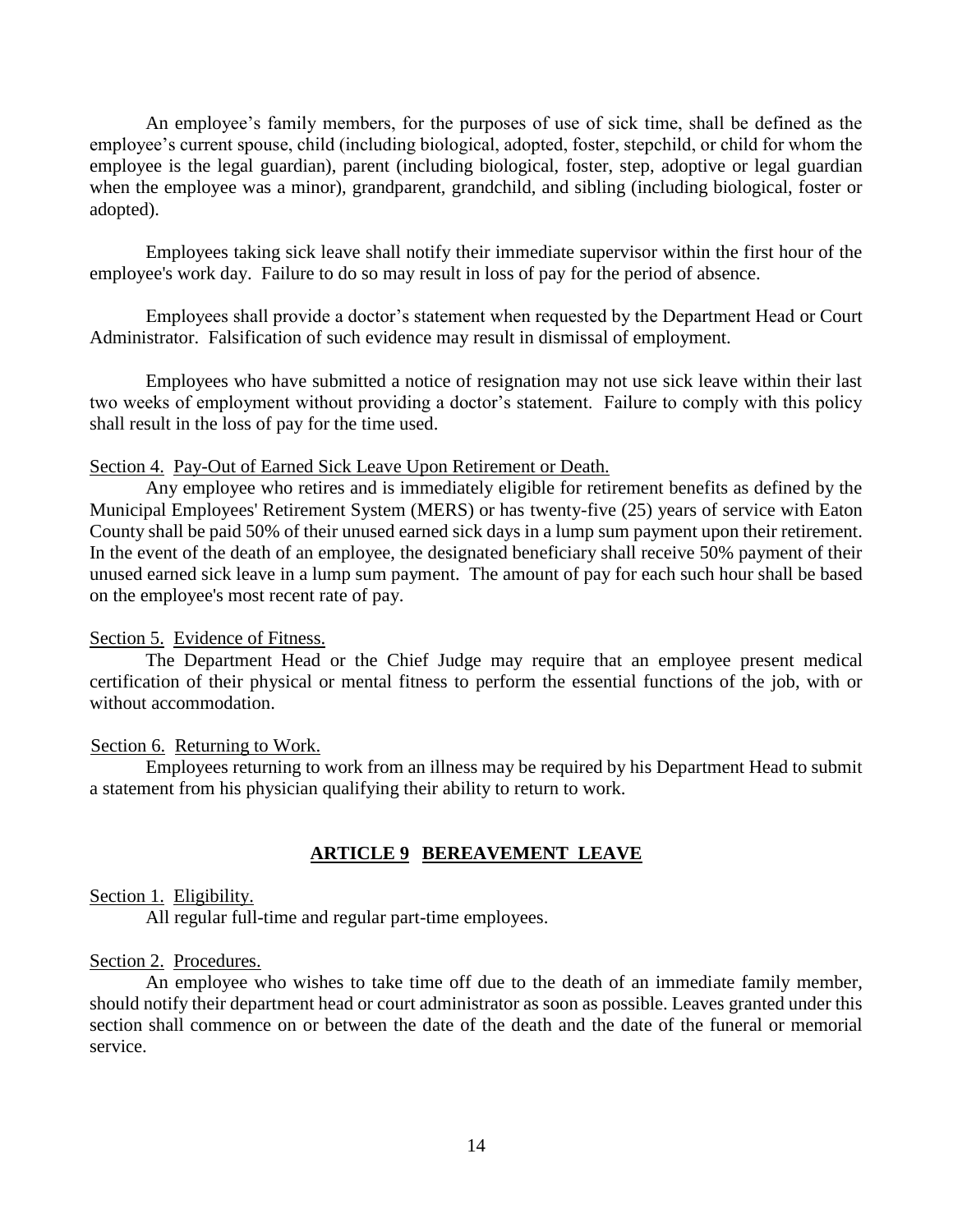In addition to bereavement leave, an employee may, with their department head's or court administrator's approval, use any accumulated leave time for additional approved time off as necessary. Employees may be required to provide documentation with regards to their bereavement leave, e.g. death certificate, funeral or memorial notice.

Paid bereavement leave will be granted according to the following schedule:

- (a) Employees are allowed up to 5 days off from regularly scheduled hours in the event of the death of the employee's current spouse, child or parent, including legal guardian.
- (b) Employees are allowed up to 3 days off from regularly scheduled hours in the event of death of the employee's sibling, grandparent, grandchild or current in-law.
- (c) Employees are allowed to take the day of the funeral off in order to attend the funeral of all other relatives upon receiving prior approval of the department head or elected official, with such time deducted from the employee's accumulated leave time.
- (d) Employees are allowed up to 4 hours of bereavement leave to attend the funeral of a current employee of the Court within their office, provided such absence from duty will not interfere with normal operations of the office.

#### **ARTICLE 10 MILITARY LEAVE**

The Court abides by the mandatory provisions of Federal and State law regarding re-employment rights of veterans and in granting leaves of absence for active military duty.

#### **ARTICLE 11 JURY DUTY**

Regular full and part-time employees required to appear for jury qualifications or jury service shall be granted leave with regular pay; however, any money earned as a juror, except the money received for mileage (over and above that driven to their normal worksite) and meals, shall be turned over to the Court. Such hours shall not be counted for computing overtime pay. To qualify for jury duty pay, an employee must give immediate notice to their supervisor when notified of their selection by showing their Notice of Jury Duty, and must report for work immediately upon their release from jury service each day.

#### **ARTICLE 12 LEAVE WITHOUT PAY**

Section 1. Disability Leave.

Upon expiration of all paid time off benefits, an employee may be granted an unpaid leave of absence by the Chief Judge if unable to return to work once their disability (Sickness and Accident Insurance) benefits have expired, because of continued illness, injury or disability due to pregnancy.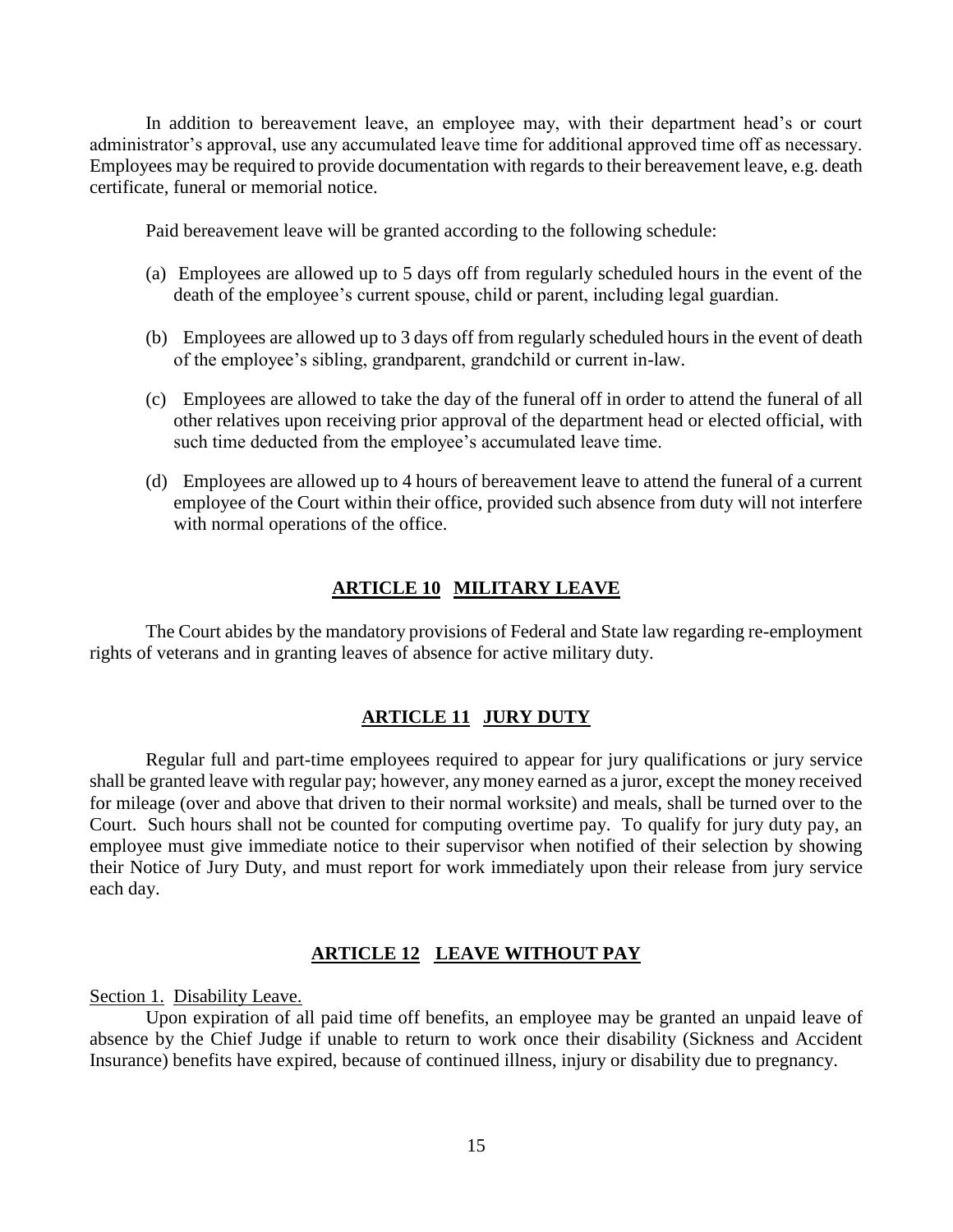Such leave may be for the duration of the illness, injury or pregnancy, but in no event shall total leave exceed one year from the date the employee last performed work before beginning a leave due to medical reasons. If the employee is not able or does not return to work upon expiration of one year from the start of the disability leave, the employee will be terminated from employment with the Court.

Requests for such leave shall be in writing and must be accompanied by a physician's statement certifying the necessity for the leave. The Chief Judge may continue to require updated information during such leaves. Before returning to work, the employee must provide a physician's certificate approving the employee's return to the job. Such leave time shall run concurrently with any entitlement to leave under the Family and Medical Leave Act. Employees will be responsible for full health insurance premium coverage for any disability leave, pursuant to this section, that is beyond the employee's FMLA entitlement.

#### Section 2. Leave Without Pay.

In addition to the leaves authorized above, a Department Head may authorize leave without pay for an employee for a period of time not to exceed 10 days in any calendar year however all other applicable leave must be exhausted for non-medical circumstances. Such leave may not be authorized to extend a leave under Section 1 of this Article or Article 2, Family and Medical Leave. Leave without pay for a longer period must be approved by the Department Head, but must also be requested in writing to and approved by the Court Administrator. During the time an employee is off of work on an unpaid leave of absence, they shall have no other employment.

#### **ARTICLE 13 EDUCATIONAL ASSISTANCE POLICY**

#### Section 1. Reimbursement.

The Court will reimburse an employee for tuition costs and other charges, up to a maximum of \$1,000.00 per calendar year, subject to the availability of funds within the department's budget and that the requested course meets the IRS allowable guidelines. The course(s) must be related to the employee's present position in the Court or be a required course leading to a degree relating to the employee's present position. Reimbursement is for Undergraduate courses only. In order for an employee to be eligible, they must follow the application process that is outlined below. The course(s) must be taken outside of working hours except in the rare instance when it is not offered at such a time.

#### Section 2. Procedure.

(a) The employee must complete the Tuition Reimbursement Request Form. Forms are available in the County Controller's Office. Prior to enrolling in a course(s), signatures must be secured from the Department Head and the Chief Judge. In order to be reimbursed, the course(s) must be undergraduate courses, taken at an approved school and the employee must receive a passing grade.

(b). After the employee completes the course(s) they must complete the bottom half of the Tuition Reimbursement Request Form and have his Department Head and the Chief Judge approve payment. The reimbursement may include registration fees, tuition, laboratory fees, book costs and supply costs. Reimbursement requests must be supported by an itemized paid receipt(s) and a copy of the grade(s) for the course(s). The completed Tuition Reimbursement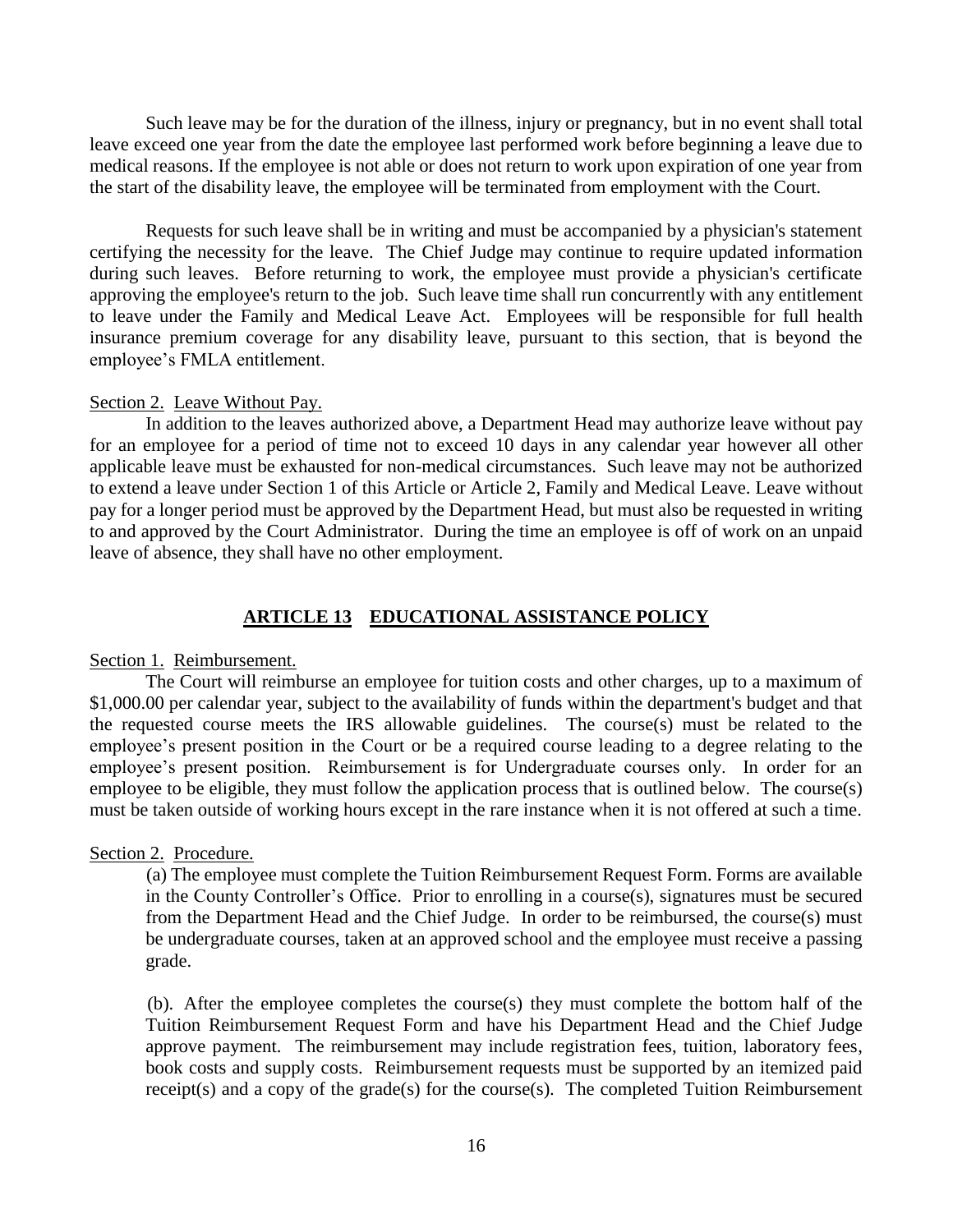Request Form must be signed by the Department Head and the Chief Judge, who will forwarded to the Controller's Office for payment after the next regularly scheduled Board meeting.

(c). In the event a Department Head requires an employee to enroll in a course(s) payment can be made in advance, however the same Tuition Reimbursement Request Form must still be completed prior to enrollment.

#### **ARTICLE 14 HOURS**

#### Section 1. Courthouse Hours.

The Offices of the Eaton County Trial Courts shall be open daily for business from 8:00 am to 5:00pm, Monday through Friday, except on the holidays listed in the Holiday section. The Offices of the Eaton County Courthouse shall be set from time to time by Local Administrative Order. The normal work week shall be 40 hours.

#### Section 2. Overtime.

#### (a) Non-Exempt Employees

Overtime shall consist of any and all time assigned by an employee's supervisor to be worked by an employee eligible for overtime in excess of 40 hours worked in the seven (7) consecutive days, Sunday through Saturday subject to the following provisions. Prior approval of overtime is required by an employee's supervisor. Only time worked shall be counted for purposes of computing overtime pay.

Employees working in classifications considered to be non-exempt from the overtime provisions of the Federal Fair Labor Standards Act (FLSA) who are required to work in excess of 40 hours in any one week shall be compensated at the rate of time and one half their regular rate of pay for all such hours. An employee, with the mutual agreement of the Department Head, may take compensatory time off at the rate of time and one half per hour of worked overtime in lieu of overtime pay. Compensatory time off shall be taken at a time mutually agreeable to the Department Head and the employee. Such time cannot accumulate in excess of 160 hours. Overtime must be paid for any time accumulated in excess of 160 hours. Compensation at the rate of time and one half will be paid to employees for compensatory time not taken upon their separation from employment. All employees will be paid in a lump sum payment only and in no event shall an employee be allowed to be carried out on the payroll with their unused compensatory time hours.

A Department Head may within their discretion allow an employee to flex their work schedule as the department's workload demands, provided such adjustment to the work schedule does not interfere with the office's daily business hours contained in Section 1 of this Article. The adjustment to the work schedule should not be made to prevent or eliminate the need for the employee to utilize their accrued sick, vacation or compensatory leave or provide for the employee to receive a benefit that they are not otherwise entitle to within these policies (i.e., Holiday Pay). The permitted flex schedule must be made to maintain the total number of hours (40) of a normal work week as required under the provisions of FLSA and contained in Section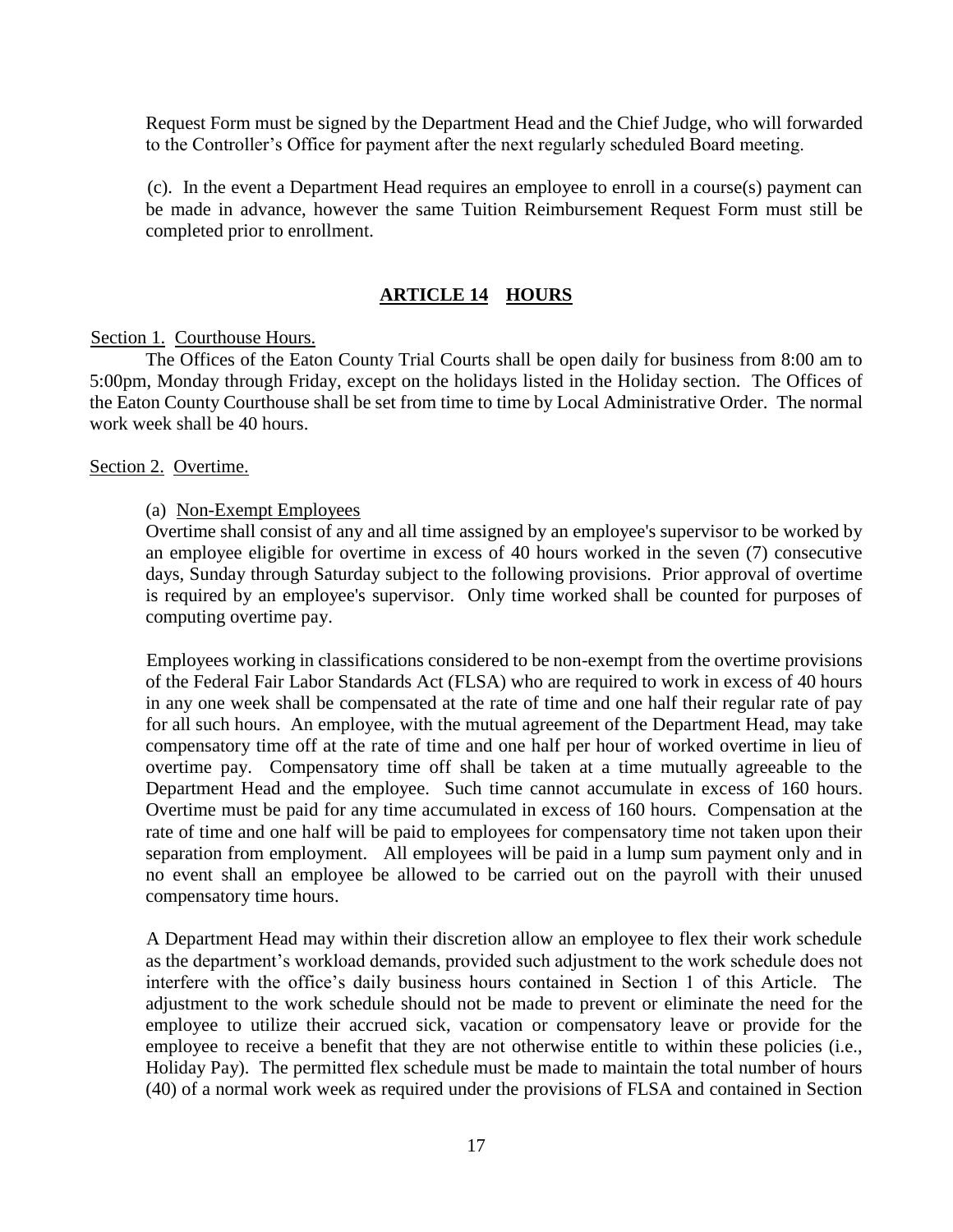1 of this Article. In the event a Department Head approves an employee to flex their schedule within a week, the daily payroll hours will be recorded to reflect the flex schedule.

#### (b) Exempt Employees

Employees working in classifications considered to be exempt from the overtime provisions of the Federal Fair Labor Standards Act (FLSA) shall not receive overtime compensation or be eligible for compensatory time off.

A Department Head may authorize a flexible schedule other than that described above in Section 1 when an exempt employee is required by his Supervisor to work more than a normal work day (increments of at least 1 hour), when the work load permits.

#### Section 3. Lunch Hours and Breaks.

Each full-time employee shall be allowed a 1-hour unpaid lunch break near the middle of their scheduled work shift as determined by the Department Head based on operational needs. Lunch hours may not be used for overtime purposes.

Breaks are generally allowed twice a day with one near the middle of the first 4 hours of the work day and one near the middle of the last 4 hours of the work day. Each break period is not to exceed 15 minutes and will be scheduled by the Department Head. Breaks may not be used for coming in late, leaving early, in conjunction with lunch breaks, or for overtime purposes. They do not accumulate if not taken.

#### **ARTICLE 15 CLASSIFICATION OF EMPLOYEES**

#### Section 1. Classification of Employees.

(a) Full Time Employees.

An employee regularly scheduled to work 40 hours per week for a period to exceed 6 months shall be considered a regular, full time employee. Such employees shall be entitled to the benefits listed in this booklet except where otherwise indicated.

#### (b) Regular Part-Time Employees.

An employee regularly scheduled to work a minimum of 40 hours per pay period, but less than 40 hours per week for a period to exceed 6 months shall be classified as a regular, part-time employee. Such employees shall only be entitled to earn pro-rated annual leave, sick leave, personal leave, bereavement leave and holiday benefits (when the holiday falls on an employee's regularly scheduled workday). If a holiday falls on a day that is not a regularly scheduled workday, an employee will not receive any additional compensation for that day. Department Heads may not give another day off in lieu of that holiday; and shall participate in the retirement system provided the minimum eligibility requirements are met. Regular part-time employees who are regularly scheduled to work 30-39 hours per week are eligible for health insurance benefits.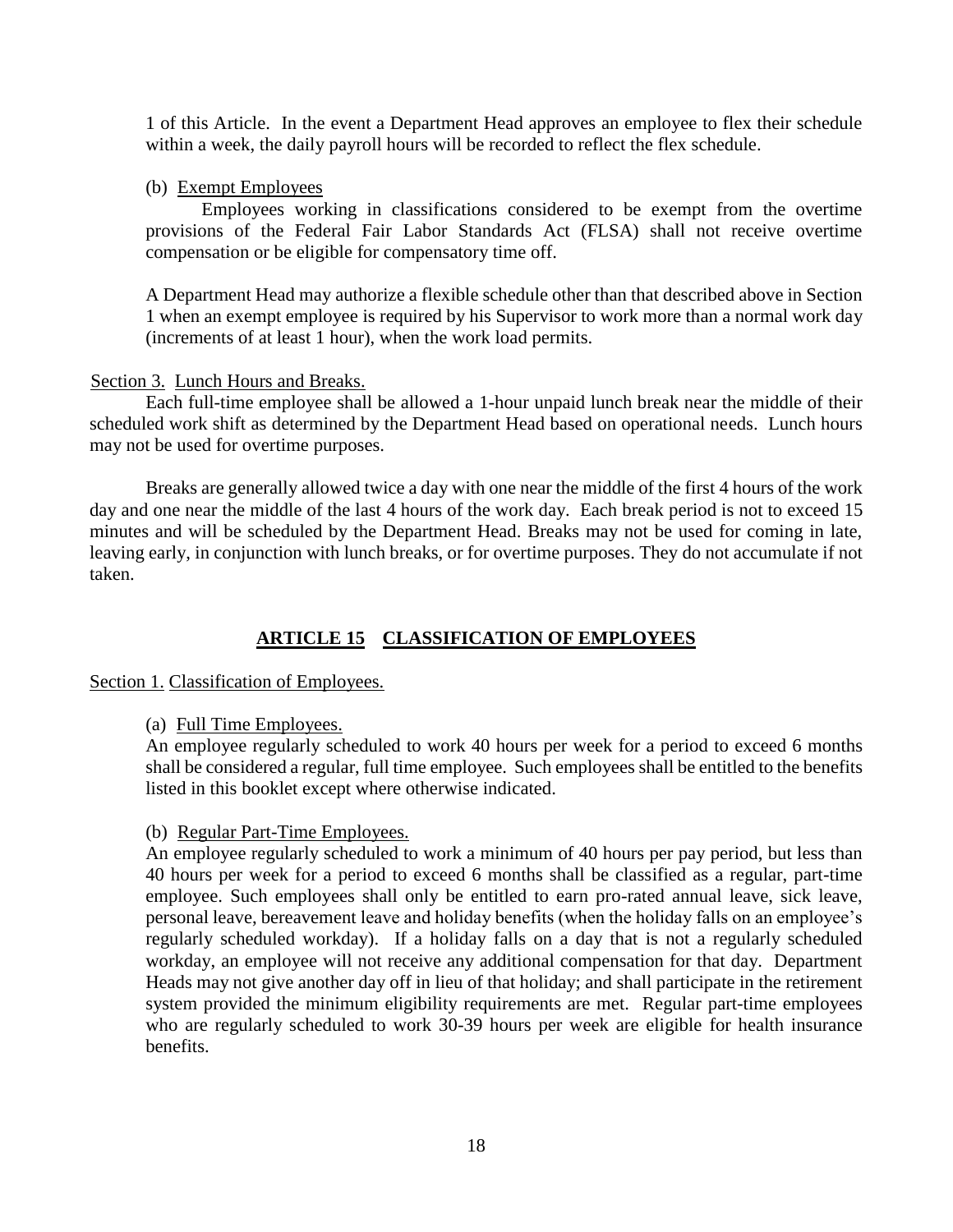#### (c) Temporary Employees.

An employee who is hired for a period of 25 weeks or less in a calendar year, for work that was scheduled for 25 weeks or fewer in the calendar year, working less than 29 hours per week, shall be considered a temporary employee and shall be entitled to wages only with no fringe benefits. If a temporary employee is transferred to a regular status, retroactive requests for any benefit calculations must be requested at the time of transfer by the employee's department head and approved by the Chief Judge.

#### (d) Intermittent Employees.

An employee who is not regularly scheduled in advance to work a minimum number of 29 hours per week shall be considered an intermittent employee and shall be entitled to wages only with no fringe benefits.

#### (e) Contract Employees.

In certain instances, as approved by the Chief Judge, an individual may be hired on a contractual basis. The proposed situation must satisfy the definition of the Internal Revenue Service independent contractor relationship.

#### (f) Seasonal Employees.

Any employee working in a seasonal capacity for any Court Department scheduled 29 hours or less per week, shall be entitled to wages only with no fringe benefits, provided the employee works for 25 weeks or fewer, for a seasonal work assignment that is scheduled to last for 25 weeks or fewer. If a seasonal employee is anticipated to perform work on an assignment in excess of 25 weeks, the seasonal employee shall be eligible for paid sick leave as provided in Article 8.

#### (g) Other Part-Time Employees.

An employee regularly scheduled in advance to work 19 hours or less per week for a period to exceed 6 months, shall be classified as other part-time employees and shall be entitled to wages only with no fringe benefits.

#### Section 2. New Employees.

All hiring of new employees will be at the entry level rate except as follows: A department head may hire a new employee at a level within the salary classification with consideration given for years of relevant experience with the prior approval of the County Controller.

#### Section 3. Returning Employees.

An employee who previously worked part-time or full-time for the Court and returns to part-time or full-time employment will have their seniority reinstated for purposes of longevity and leave accruals.

#### Section 4. Temporary Retention and Recruiting Premium.

Court employees should consult the Eaton County Policy Handbook for details on the temporary retention and recruiting premium, which is incorporated by reference herein.

#### **ARTICLE 16 RECLASSIFICATION OF EMPLOYEES**

Section 1. Regular Reclassification.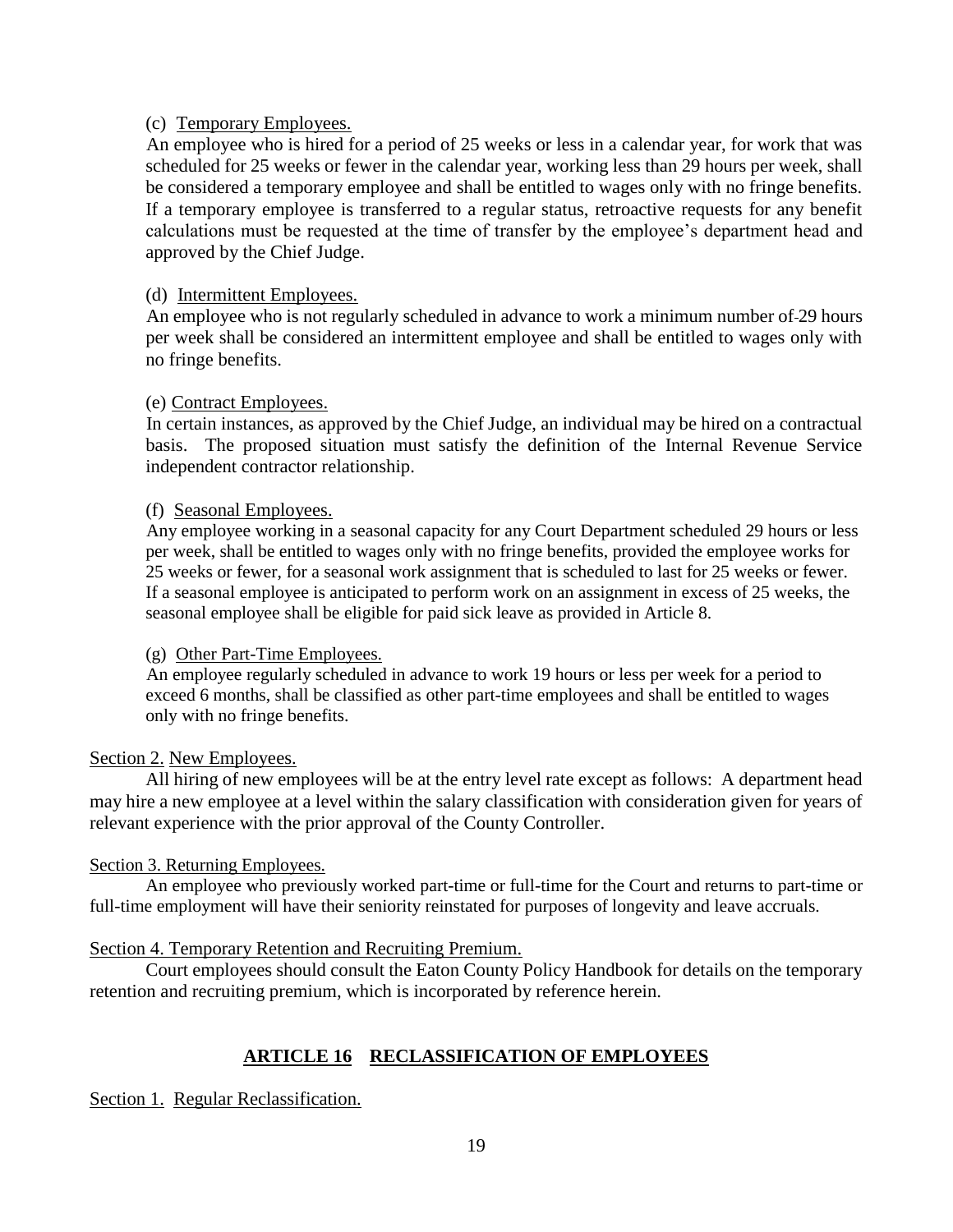In order to conform to the budgetary process of the County, reclassification requests should be submitted to the Court Administrator no later than the date of the regularly scheduled February Ways and Means Committee meeting so they may be considered at the regularly scheduled March Ways and Means Committee meeting. Any approved requests will be made effective the following October.

A reclassification request can be submitted by either an employee or a Department Head. A reclassification request submitted by an employee that has not been reviewed by their Department Head will be returned to the Department Head for their review.

Reclassification requests should be submitted only for employees whose job duties have changed substantially since their job description was completed. They should not be viewed as a means of increasing the salary of an employee who is performing well or is at the last step of their salary grade. Once a reclassification request has been submitted, another request may not be submitted for the same position until two reclassification periods have passed.

Any regular reclassification request is not subject to appeal or to the Court Grievance Procedure.

#### Section 2. Special Reclassification.

A reclassification request may be considered at other times during the year, if in the discretion of the Chief Judge, a significant single change has occurred in the employee's job responsibilities; ie: new and different projects undertaken, many more employees added to be supervised, etc.

#### Section 3. Temporary Reclassification.

Any temporary reclassification of any employee must first be approved by the Chief Judge. A temporary reclassification of an employee to a Department Head must be first approved by the Ways and Means Committee.

#### **ARTICLE 17 SALARY PLACEMENT**

This Article applies to changes in employee salaries as a result of internal promotion (involving employee) or reclassification (involving a position).

#### Section 1. Promotion.

When an employee is promoted to a higher-level position at a higher pay scale, placement on the new (higher) pay scale will be to the salary step that results in the employee receiving a five percent (5%) increase in salary within the new (higher) classification, unless the increase results in the employee exceeding the top step in the new (higher) classification. In this circumstance, the employee will be placed at the top step of the new (higher) classification.

#### Section 2. Reclassification.

When a position is reclassified through the annual, temporary, or special reclassification process the employee will be compensated at the equivalent annual step within the pay scale of the newly determined classification.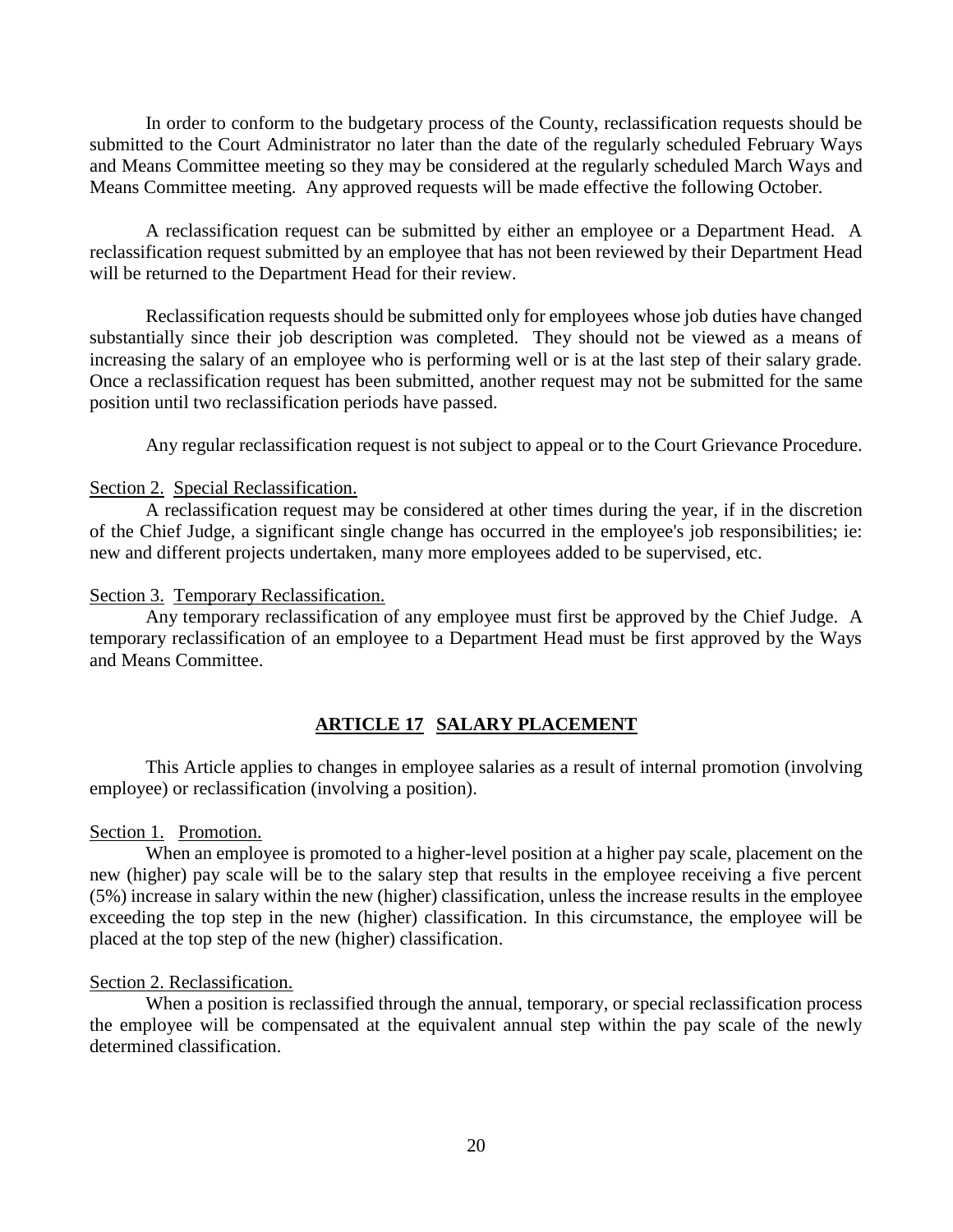#### **ARTICLE 18 INCLEMENT WEATHER**

Section 1. Authorization to Close.

The County may be officially closed by the Controller and Chairperson of the Board of Commissioners due to inclement weather or other acts of God. In the event employees are instructed to return home or not report to work, they will be paid for their regularly scheduled hours.

In accord with Michigan Supreme Court Administrative Order 1998-5 and Local Administrative Order 2022-01J, if the Chief Judge closes the court and releases court employees, but the funding unit does not, the released court employees must use accumulated leave time or take unpaid leave unless a collective bargaining agreement contains provisions to the contrary.

Employees who do not return to work because of continuing inclement weather conditions after the County has been officially reopened must use compensatory time or vacation time in order to be paid.

The decision to close the County will be broadcast on the following local media if possible:

#### **RADIO**

WJIM FM 97.5 AM 1240 WFMK FM 99.1 WITL FM 100.7

#### **TELEVISION**

#### WILX TV Channel 10

For updated information on delays or closings you can call the inclement weather phone number at the Courthouse, 517-543-4404.

Section 2. Compensation While on Paid Leave.

When an employee is on vacation, or off due to illness, they shall not be charged with the time if an inclement weather day occurs during that period if they are compensated for the entire day before and the entire day after the inclement weather day.

#### Section 3. Outside Work.

For employees regularly scheduled to work outside, the following inclement weather policy will apply:

- (a) Every employee must report to work every day to be paid unless they have been excused. If in the discretion of the supervisor the weather is too severe to work attempts to identify and assign indoor work will be made. This type of work will be distributed as evenly as possible.
- (b) If an employee reports to work and is sent home because weather is too severe and there is no indoor work to be performed they will be paid for two hours or the actual time worked, whichever is greater.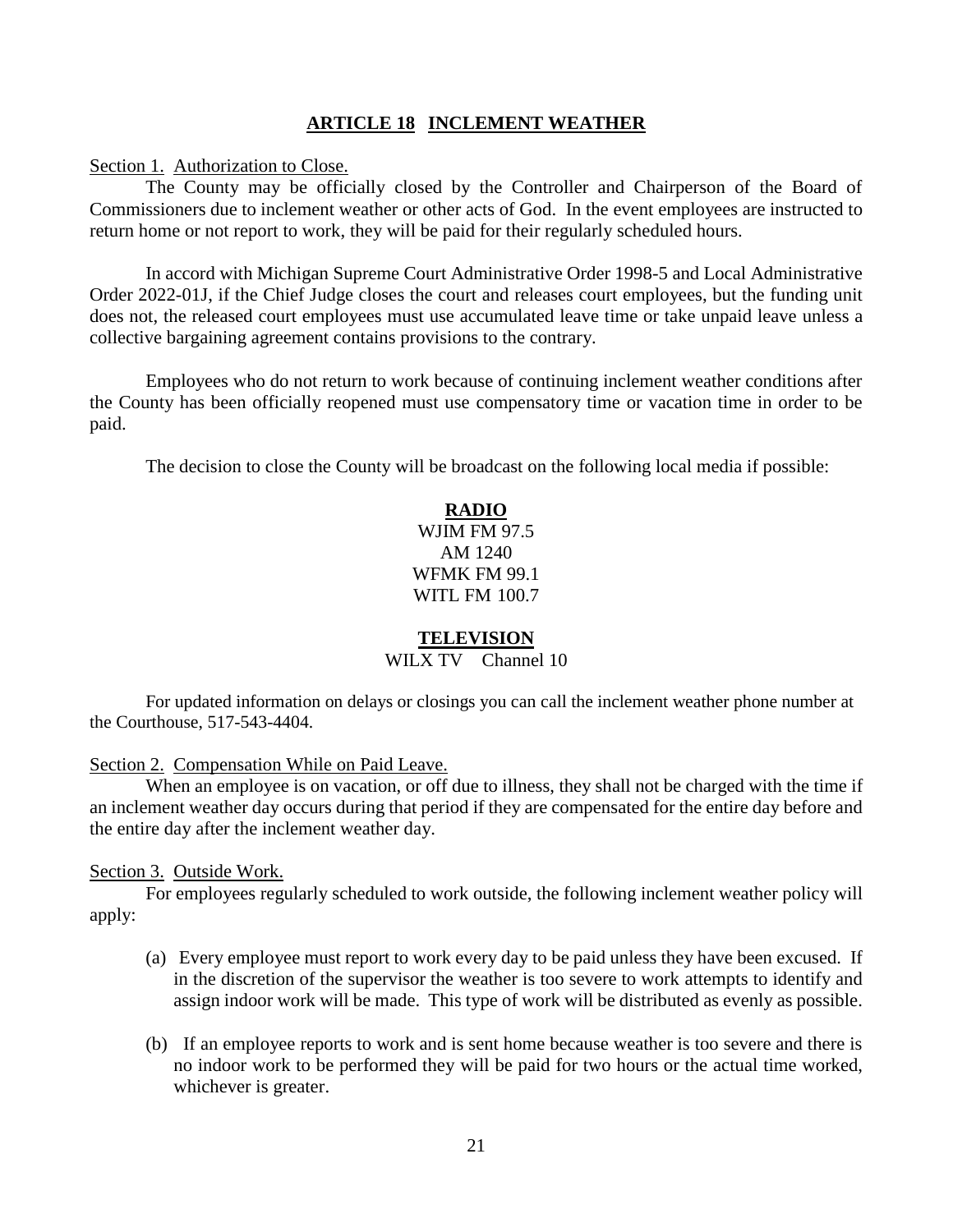## **NON - ECONOMIC POLICIES**

#### **ARTICLE 19 EMPLOYEE EVALUATION**

There may be regular performance evaluations done on each employee by their immediate supervisor or department head. The evaluation will be completed on forms provided by the Court Administrators Office and then placed in their personnel file in the Court Administrator's Office. These records will then become records of the Court.

#### **ARTICLE 20 GRIEVANCE PROCEDURE**

If a grievance arises over the application of these rules and policies in a specific case, an employee shall have the benefit of the following grievance procedure:

**Step 1.** An employee having a grievance shall present it in writing to the Department Head within 5 working days from the date the grievance first arose or should have been known by the employee. Any grievance not timely filed shall be considered null and void. Such grievance shall include time, date, and alleged violation(s) of this policy that is the basis of the grievance, the remedy desired, and the signature of the grievant. The Department Head's written answer shall be given to the employee within 3 working days thereafter. A Department Head does not have the authority to change, alter, or modify any of the provisions contained in this Personnel Policy. The decision of the Department Head shall not act as precedent or bind the Court.

**Step 2.** If the grievance is not satisfactorily adjusted in Step 1, the grievance shall, within 3 working days of the Step 1 answer, be submitted in writing to the Court Administrator. The Court Administrator, Department Head and the affected employee may meet within 5 working days. The Court Administrator shall give a written answer within 3 working days following the meeting if held, or the receipt of the grievance. If the grievance is not satisfactorily adjusted it shall be submitted, within 3 working days thereafter, to Step 3.

**Step 3.** If the grievance is not satisfactorily adjusted in Step 2, the grievance shall, within 3 working days of the Step 1 answer, be submitted in writing to the Chief Judge. The Chief Judge, Court Administrator, Department Head and the affected employee may meet within 5 working days, however, nothing in this policy shall be construed as to mandate such a meeting. The Chief Judge shall give a written answer. The Chief Judge's decision shall be final and binding on all parties.

Any complaint not appealed from a decision in one of the steps above to the next step within the prescribed time limit shall be considered dropped and not subject to further appeal unless the time limit is extended by mutual written agreement.

Failure of the Court to respond to a grievance at Step 1 within the time limits specified, shall be considered a denial of the grievance and the grievance may be processed to the next step, provided the grievance is advanced timely from the last day that the Court's answer was due.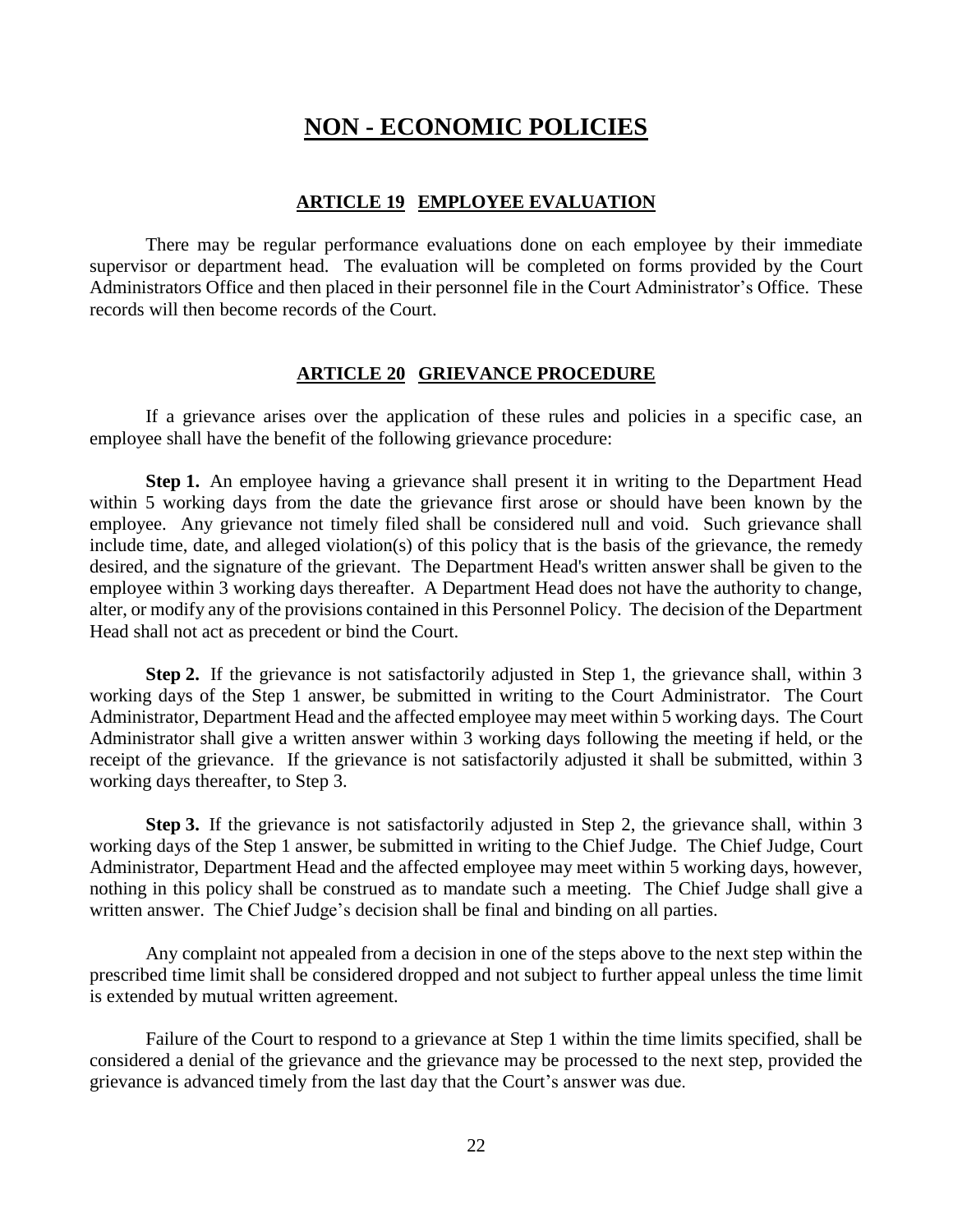New employees or employees who voluntarily transfer or are promoted to another position, for the first year of their new employment, shall be able to utilize the above grievance procedure.

## **ARTICLE 21 WORK RULES**

#### Section 1. Rules of Conduct.

All employees serve at the will and pleasure of the Court, and may be terminated with or without cause. All employees are expected not to violate the following rules of conduct as well as the rules and policies previously mentioned. The list is for illustration purposes only and is not intended to be an allinclusive list of rules of conduct. Further, the list may be added to, modified or supplemented at the sole discretion of the Court. The purpose of these rules is to set forth some rules of conduct, which will result in disciplinary action, including possible discharge. Other type behavior deemed inappropriate can subject an employee to disciplinary action up to and including discharge.

- 1. Unlawfully manufacturing, distributing, dispensing, possessing, selling or using intoxicants or controlled substances, including but not limited to alcohol, illegal narcotics, recreational and medicinal marijuana, on County property or during working hours.
- 2. Reporting for work in an intoxicated condition or under the influence of a controlled substance.
- 3. Operating a County vehicle in an intoxicated condition or under the influence of a controlled substance.
- 4. Absence without notification or excuse.
- 5. Absenteeism.
- 6. Tardiness.
- 7. Pattern of abuse of leave time.
- 8. Neglect or failure to satisfactorily perform assigned duties.
- 9. Violation of a safety rule or safety practice.
- 10. Misrepresentation on employment application.
- 11. Falsification or destruction of Court records.
- 12. Violations of policies outlined in the Personnel Policy.
- 13. Refusal to perform work assigned to an employee.
- 14. Interfering with the work of the other employees.
- 15. Improper use, unauthorized use or destruction of County Property.

(Includes County vehicles taken home overnight being used for personal reasons).

- 16. Insubordination.
- 17. Theft or Financial Irregularities (Embezzlement).
- 18. Harassment.
- 19. Fighting.
- 20. Possessing a firearm on County property, in a County vehicle, or otherwise while the employee is on Court business during working hours unless specifically authorized in conformance with the Security Policy for the County Courthouse adopted by the Courts and the County Board of Commissioners. The Court reserves the right to conduct firearm searches in areas within the employee's control, while the employee is on the County property or during working hours.
- 21. Possession of fireworks or explosives on County property or during working hours.
- 22. Abusive language to any supervisor, employee or member of the public.
- 23. Immoral conduct or indecency on County property.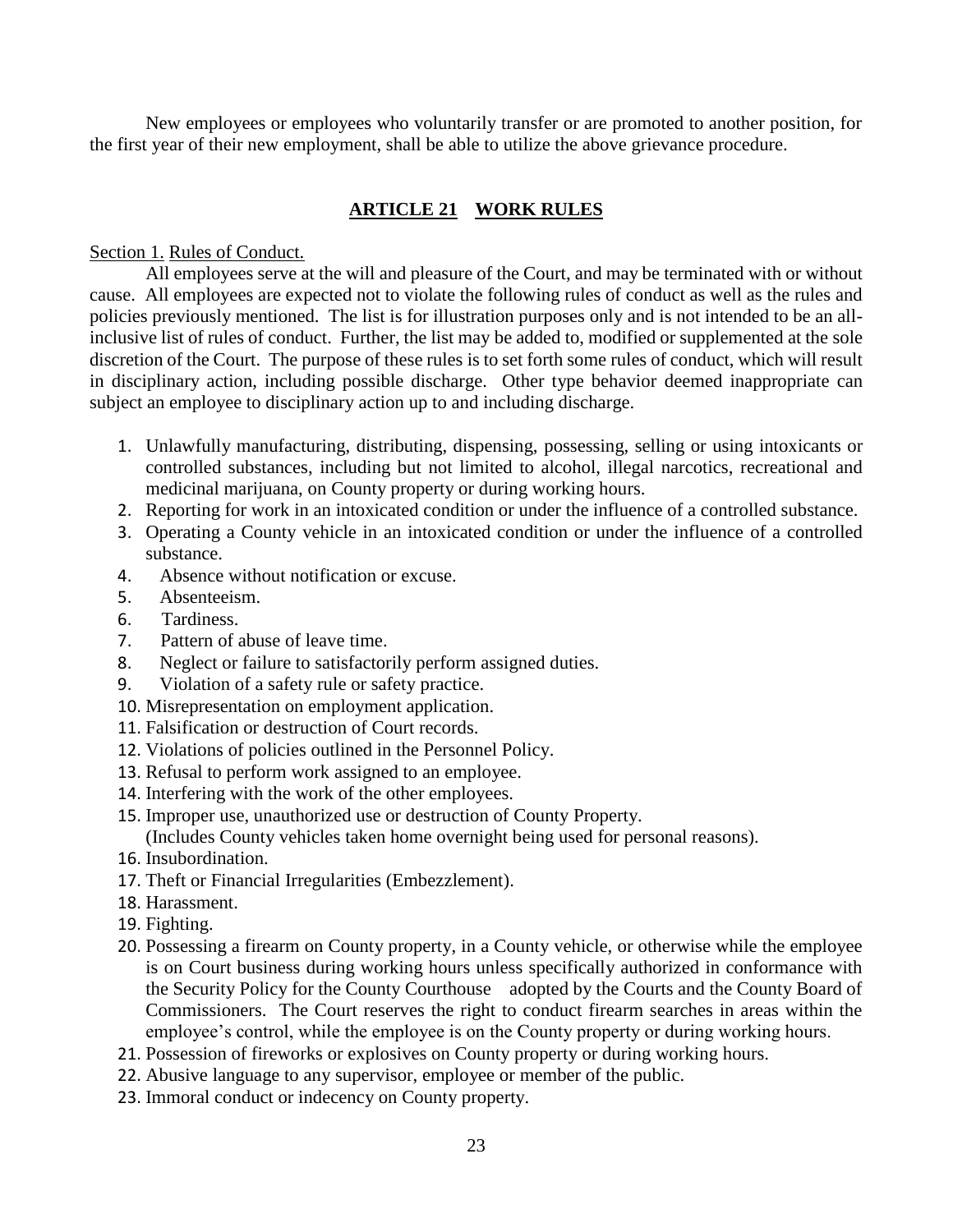- 24. Gambling on County property.
- 25. Unlawful discrimination or harassment.
- 26. Inappropriate use of the County electronic mail system.
- 27. Viewing and use of inappropriate websites.
- 28. Violation of the County's Acceptable Use Policy.
- 29. Violation of the County's Email Policy.
- 30. Violation of the County's Social Media Policy.
- 31. Violation of the County's Drug Free Workplace Policy.
- 32. Violation of the County's Workplace Violence Policy.
- 33. Violation of any and all County or Court Policies, including the Code of Conduct for Trial Court Employees (canons 1-10).
- 34. Engaging in the use of a cell/mobile phone while operating a motor vehicle on County business that is in motion, unless such mobile phone is equipped and used with a hands-free device. Emergency phone calls are the only exception, such as to summon "9-1-1" or other similar number for emergency assistance.

#### Section 2. Inspection of Court Property.

All desks, lockers, filing cabinets, computers and other storage areas provided by the Court remain the property of the Court, even though the Court may permit an employee to lock such a desk, locker, filing cabinet or other storage area. These items are provided by the Court for business purposes and for the convenience of the employees. Employees have no expectation of privacy in the contents of such desks, lockers, filing cabinets, computers, electronic messages (including email and text messages transmitted on County devices or through the County's system) or other storage areas, including property owned by the employee which is used in the work area of the employee on county property, all of which are subject to periodic inspection by the Court. Where practicable, such inspections will be conducted in the presence of a witness.

#### Section 3. Dress Code.

Pursuant to the Michigan Code of Judicial Conduct, a judge may require court personnel to be appropriately attired. Employee appearance is a reflection upon the court. Whether or not an employee is in a position with direct public contact, each employee represents the court to the public. A properly attired and groomed individual creates a favorable image for the court and to the public. All employees are encouraged to use common sense, good taste and judgment when it comes to their appearance. Attire, accessories and grooming must be conservative to maintain standards for a professional environment. Such must not attract undue attention, serve as a distraction to others, interfere with job performance, or present a safety hazard to the employee or co-workers.

For employees who serve or may serve in the courtroom or provide presentations to professional organizations, dress should be suitable for the dignity of the court. These employees shall wear business attire: suits, ties, dress shirts/blouses, dress slacks, sport coats, blazers, pantsuits, dresses and skirts.

Business casual is applied to those employees who serve outside the courtroom environment and in fieldwork. Business casual is designated to create a comfortable work environment yet still portray a professional image. In general, business casual attire should be conservative in appearance. Revealing, tight fitting, torn, excessively worn, or dirty clothing is not acceptable. Slogans and graphics should be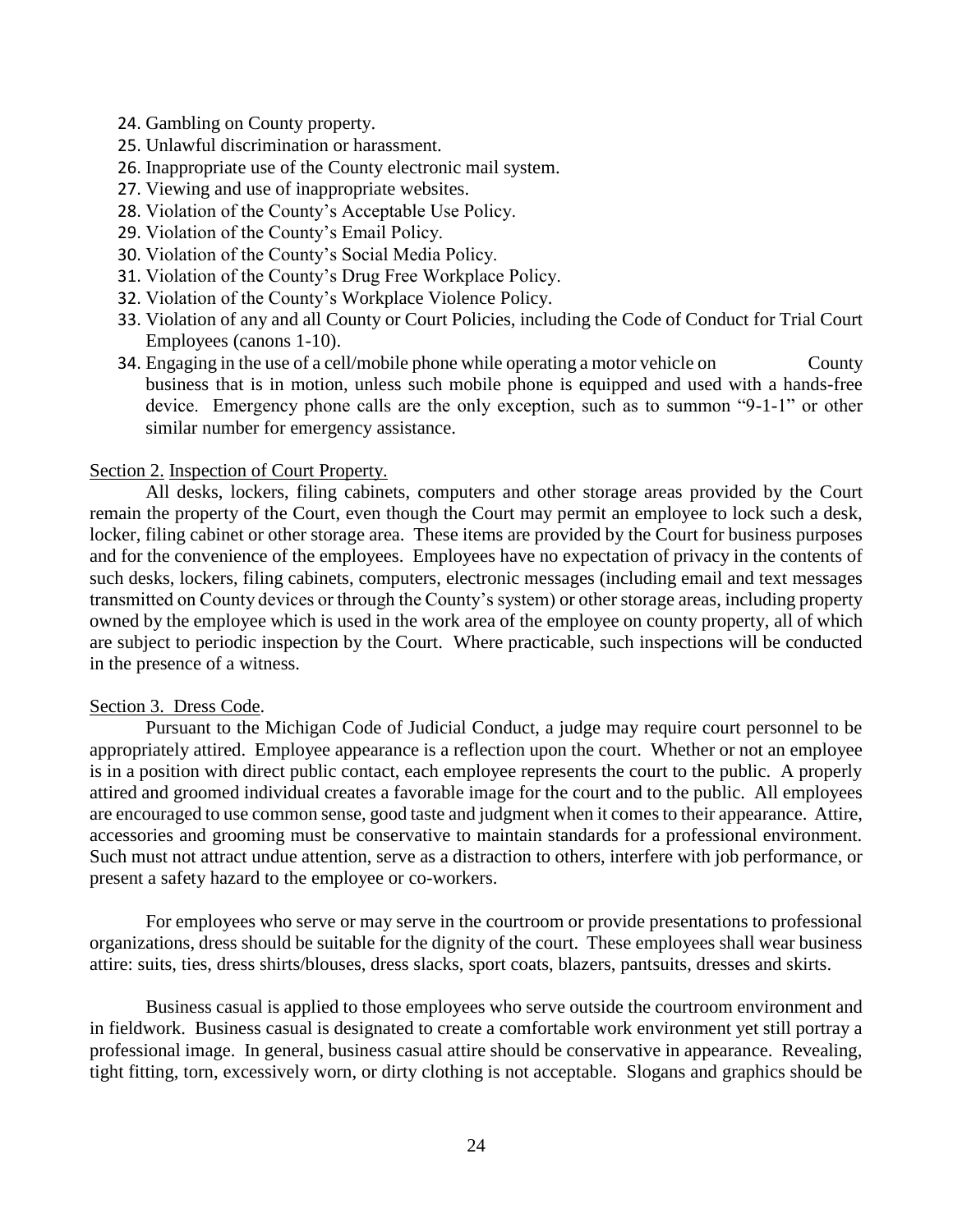avoided. Excessive jewelry and inappropriate hair coloring should be avoided. Body ornamentation should be avoided or covered. The following are guidelines for those wearing business casual attire:

- Dress khaki/twill pants, dress slacks and dress capris are acceptable, while cargo, oversized, tight fitting, gym attire, shorts, and bib overalls are not acceptable.
- Long or short sleeved shirts, blouses and sweaters are acceptable, while sweatshirts, tee-shirts with logos, denim shirts, halter tops, tube tops, spaghetti strap tops, and shirts with letter or figures other than appropriate designer insignia are not acceptable.
- Dress, skirts and dress skorts are acceptable, while mini-skirts, and exposed, backless, or spaghetti strap dresses are not acceptable.
- Dress shoes and boots are acceptable, while gym shoes, flip-flops, slippers and beach shoes are not acceptable.

Department Heads, in consultation with the Court Administrator, will have the authority to interpret this policy for their staff. Differing standards may apply within the same unit, depending upon the types of duties performed. Judges will have interpretation authority of this policy with regard to their staff. Final interpretation of this policy lies with the Chief Judge.

The Court Administrator may consider exceptions for employees who must wear special attire based upon medical condition or for religious reasons. Documentation to support such an exception may be requested by the Court Administrator.

An employee deemed to be dressed inappropriately may be counseled regarding appropriate attire, and may be charged against their annual time in order to return home to change attire. Repeated failure to comply with this policy may lead to progressive disciplinary action.

#### Section 4. Code of Conduct.

A Code of Conduct for Eaton County Trial Court Employees has been adopted in a separate document and is incorporated herein by reference.

#### **ARTICLE 22 LAYOFF**

Section 1. Authorization.

The decision to authorize a layoff shall be determined by the Chief Judge. The Chief Judge shall determine which employee shall be laid off within the Court. During the period of layoff, all benefits shall cease unless otherwise specified in these policies.

Any employee who is laid off shall receive pay for any unused annual leave, compensatory time (non-exempt employees only) and sick leave (if employed 25 years or more only). If an employee is recalled within the one-year maximum period, they shall begin to accumulate annual leave immediately at the rate when laid off, and they shall not be required to complete 6 months of regular continuous paid service to use the annual leave hours. If an employee is re-called within the one-year maximum period, they shall resume use of their unused sick leave and continue to accumulate immediately.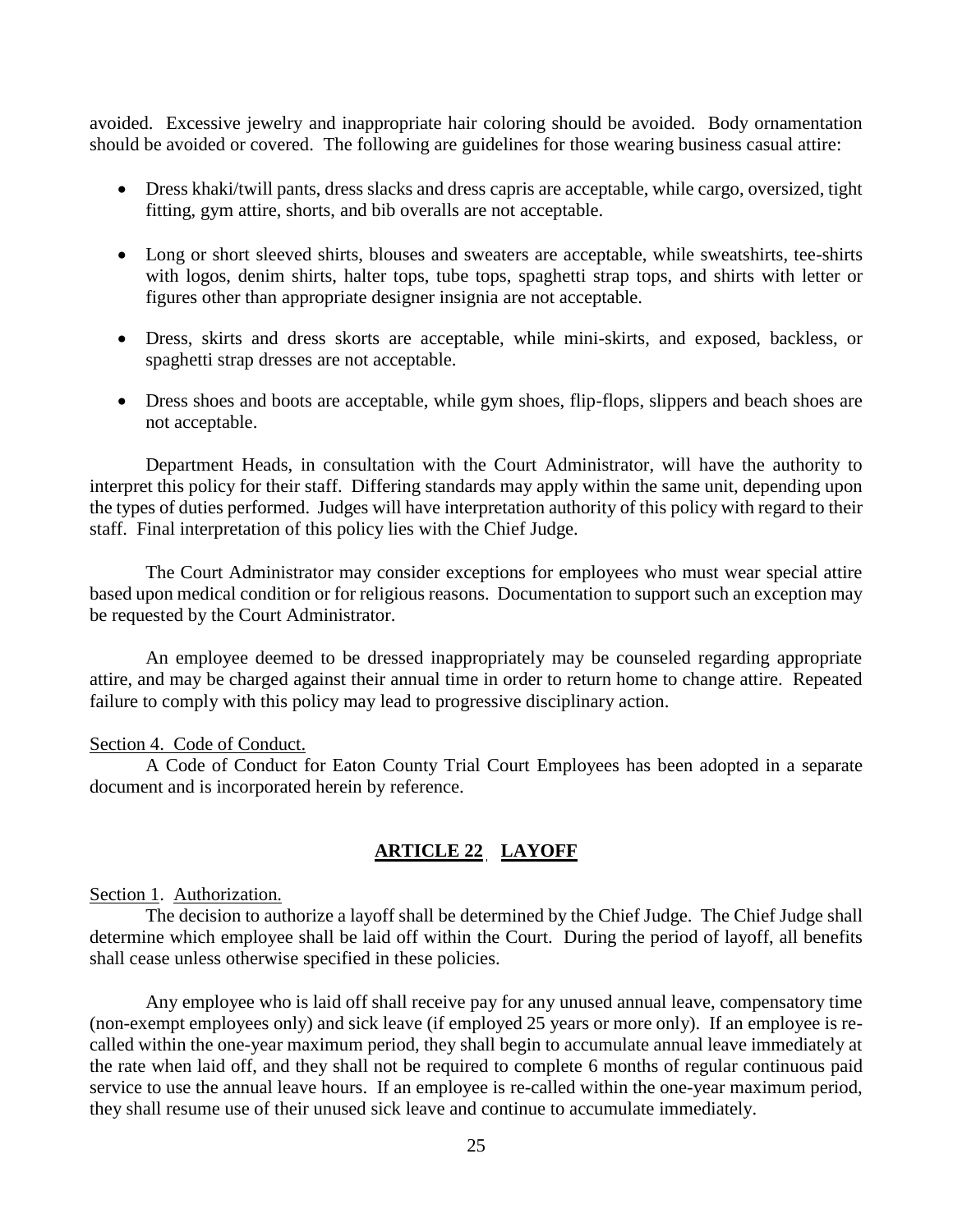#### Section 2. Recall.

Employees shall be re-called to their previous department and classification in the reverse order they were laid off, ie: the most recently laid off will be the first to return to work. The right to recall shall cease after a period of time equal to the amount of time the employee has worked full time, or to a maximum of not more than one year from the date of the employee's layoff, whichever is less. If the employee is rehired after such period, they shall be considered a new employee, without seniority.

#### Section 3. Failure to Respond.

Employees who have been laid off and who, within 5 days after recall notice by certified mail to their last known address shown on the Court's personnel records, fail to respond as directed or decline recall, shall be presumed to have waived their recall rights and shall be deemed to have resigned.

#### **ARTICLE 23 NEPOTISM POLICY**

#### Section 1. Immediate Family.

No individual shall be hired in a department if, at the time of their application for employment that potential employee has a member of their immediate family (as an employee, department head, or elected official) working in the same department to which they seek employment. Immediate family shall mean current spouse, child, brother, sister, parents, parents of current spouse, grandparents or grandchildren.

#### Section 2. Judicial Requirements.

No spouse of a Judge or court administrator shall be employed in any department of the Court.

#### Section 3. Preferential Consideration.

No individual, not covered in Sections 1 and 2 above, seeking employment shall receive any preferential consideration for employment because of the fact that individual has a relative, by blood or marriage, employed or in an elected County position. All such applications shall be considered for employment strictly on the basis of their qualifications.

#### **ARTICLE 24 CONFLICT OF INTEREST**

An employee shall not directly or indirectly derive any personal benefit, arising out of or due to their employment or position with the Court, from any person or private entity which does business with the Court.

A potential or actual conflict of interest occurs whenever an employee is in a position to influence a decision that may result in a personal gain, including income or benefit, for the employee or an immediate family member (i.e., spouse or significant other, children, parents, siblings) as a result of the Court's business dealings, the employee has a financial interest in a matter proposed to be acted upon by the Court, the employee may have a conflict between a personal interest and the public interest of the Court, or there is the potential for a possible appearance of impropriety based upon an employee's personal financial or ownership interests.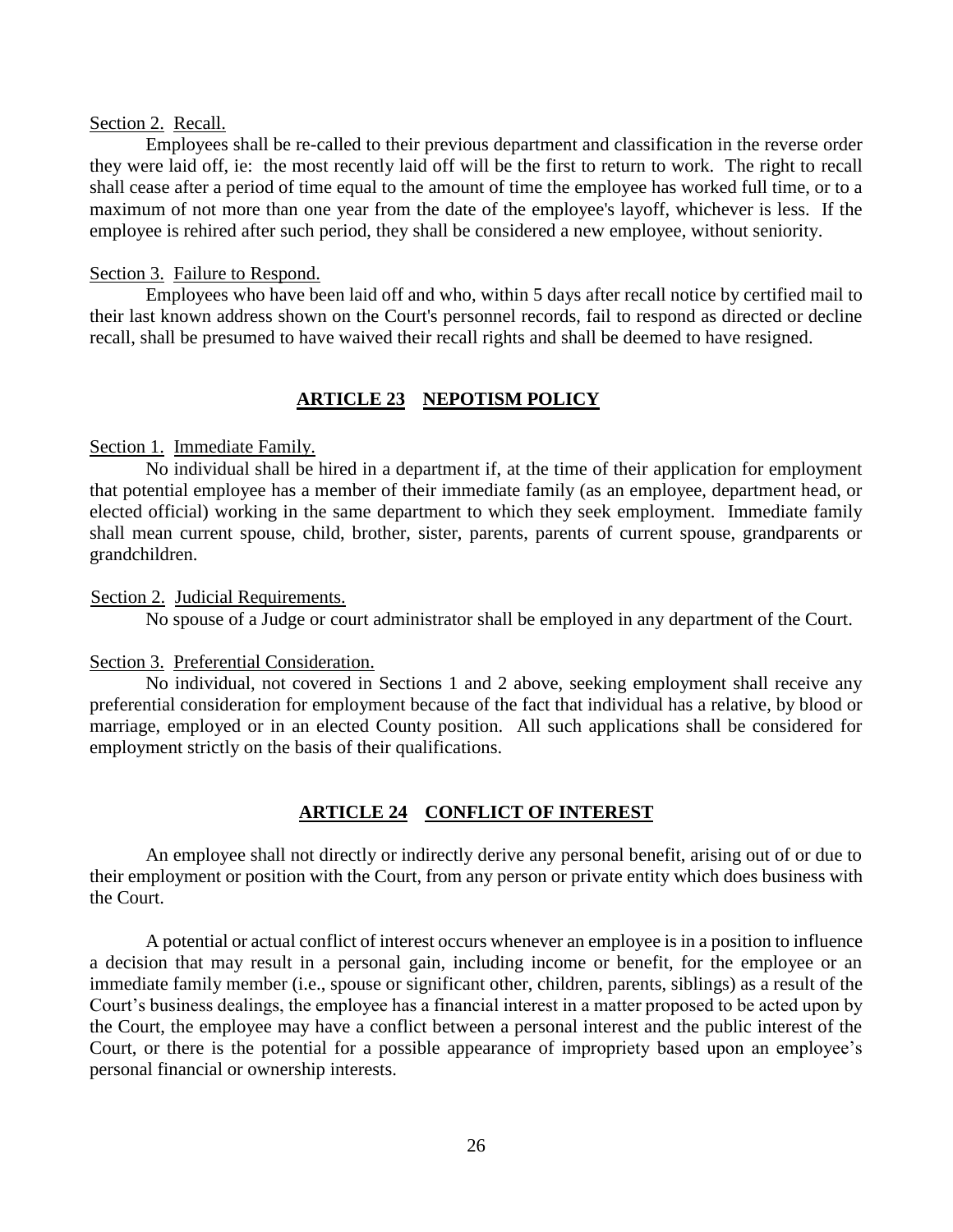The Court expects their employees to conduct business according to the highest ethical standards of conduct. Employees are expected to devote their best efforts to the interests of the Court. Business dealing that appear to create a conflict between the interests of the Court and an employee are unacceptable. The Court recognizes the right of employees to engage in activities outside of their employment which are of a private nature and unrelated to our business. However, the employees must disclose any possible conflicts so the Court may assess and prevent potential conflicts of interest from arising. The employee should provide written notice of any possible conflict to the Court as soon as practicable upon the creation of the possible conflict. Following receipt of such a notice, the Chief Judge shall determine whether a conflict of interest in violation of this policy exists.

#### **ARTICLE 25 COMMUNICATION WITH PERSONS NOT ASSOCIATED WITH THE COURT**

It is the policy of the Court that no employee shall speak with, provide information or documents to, or otherwise communicate with an attorney, private investigator or other persons not associated with the Court pertaining to inquiries on an existing or potential lawsuit or claim against the Court or any of its employees. Employees contacted by an attorney, private investigator, or other persons not associated with the Court regarding such matters shall advise the attorney, private investigator or other persons not associated with the Court that they are not permitted to discuss it with them without the express written authorization of the Chief Judge. The attorney, private investigator or other persons not associated with the Court shall then be referred to the Chief Judge for information.

This policy does not apply to protected free speech in a matter of "public concern".

This policy also does not apply to sworn testimony properly obtained through a subpoena or in a properly ordered court deposition.

#### **ARTICLE 26 NON-DISCRIMINATION**

Section 1. General Statement.

It is a policy of the Court to provide equal employment opportunities to qualified persons without regard to race, color, religion, sex, age, national origin, height, weight, marital status, sexual orientation, gender identity, disability or any other legally protected status.

#### Section 2. Disabilities and Reasonable Accommodations.

The Court is committed to complying with all applicable provisions of the Americans with Disabilities Act (ADA) of 1990 and its amendments the Americans with Disability Act Amendment Act (ADAAA), as well as the Persons with Disabilities Civil Rights Act (PWDCRA). It is the Court's policy not to discriminate against any qualified employee or applicant with regard to any terms or conditions of employment because of such individual's disability or perceived disability so long as the employee can perform the essential functions of the job.

Consistent with this policy of nondiscrimination, the Court will provide reasonable accommodations to a qualified individual with a disability, as defined by the ADA, who has made the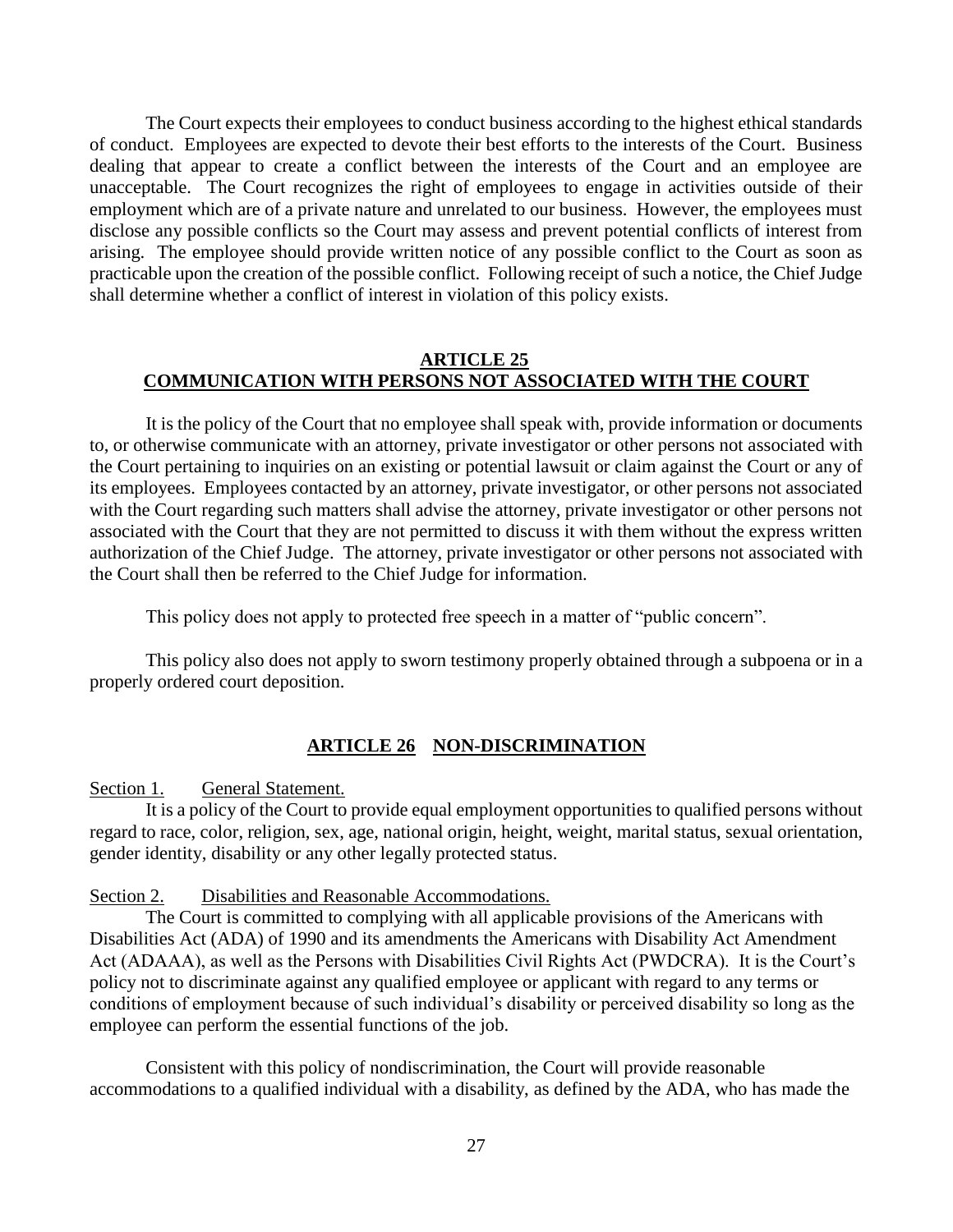Court aware of their disability, provided that such accommodation does not constitute an undue hardship on the Court.

Employees with questions should direct those questions to the Court Administrator or the Court's identified ADA coordinator. Employees requiring a reasonable accommodation in order to perform the essential functions of their job, must notify the Court in writing of the need for a reasonable accommodation within 182 days after the date the employee knew or reasonably should have known that accommodation was needed.

The Court is committed to engaging in the interactive process with employees requesting a reasonable accommodation. The Court will make accommodations that do not pose an undue hardship to the Court.

#### **ARTICLE 27 HARASSMENT**

#### Section 1. Sexual Harassment.

Sexual harassment of employees by other employees or elected officials is strictly prohibited.

Sexual harassment is defined as unwanted sexual advances; or visual, verbal, or physical conduct of a sexual nature. This definition includes many forms of offensive behavior and includes gender-based harassment of a person of the same sex as the harasser.

The following is a partial list of sexual harassment examples:

- Unwanted sexual advances.
- Offering employment benefits in exchanged for sexual favors (Quid Pro Quo).
- Making or threatening reprisals after a negative response to sexual advances.
- Visual conduct that includes leering, making sexual gestures, or the displaying of sexually suggestive objects or pictures, cartoons or posters.
- Verbal conduct that includes making or using derogatory comments, epithets, slurs, or jokes.
- Verbal sexual advances or propositions.
- Verbal abuse of a sexual nature, graphic verbal commentaries about an individual's body, sexually degrading words used to describe an individual, or suggestive or obscene letters, notes, or invitations.
- Physical conduct that includes touching, assaulting, or impeding or blocking movements.

Unwelcome sexual advances (either verbal or physical), requests for sexual favors, and other verbal or physical conduct of a sexual nature constitute sexual harassment when: (1) submission to such conduct is made either explicitly or implicitly as a term or condition of employment; (2) submission or rejection of the conduct is used as a basis for making employment decisions; or, (3) the conduct has the purpose or effect of interfering with work performance or creating an intimidating, hostile, or offensive work environment.

An employee who believes that they have suffered or witnessed sexual harassment should report the incident in writing to their Department Head immediately. Prior to beginning a formal investigation, a complainant will be required to put their complaint in writing. If their Department Head is unavailable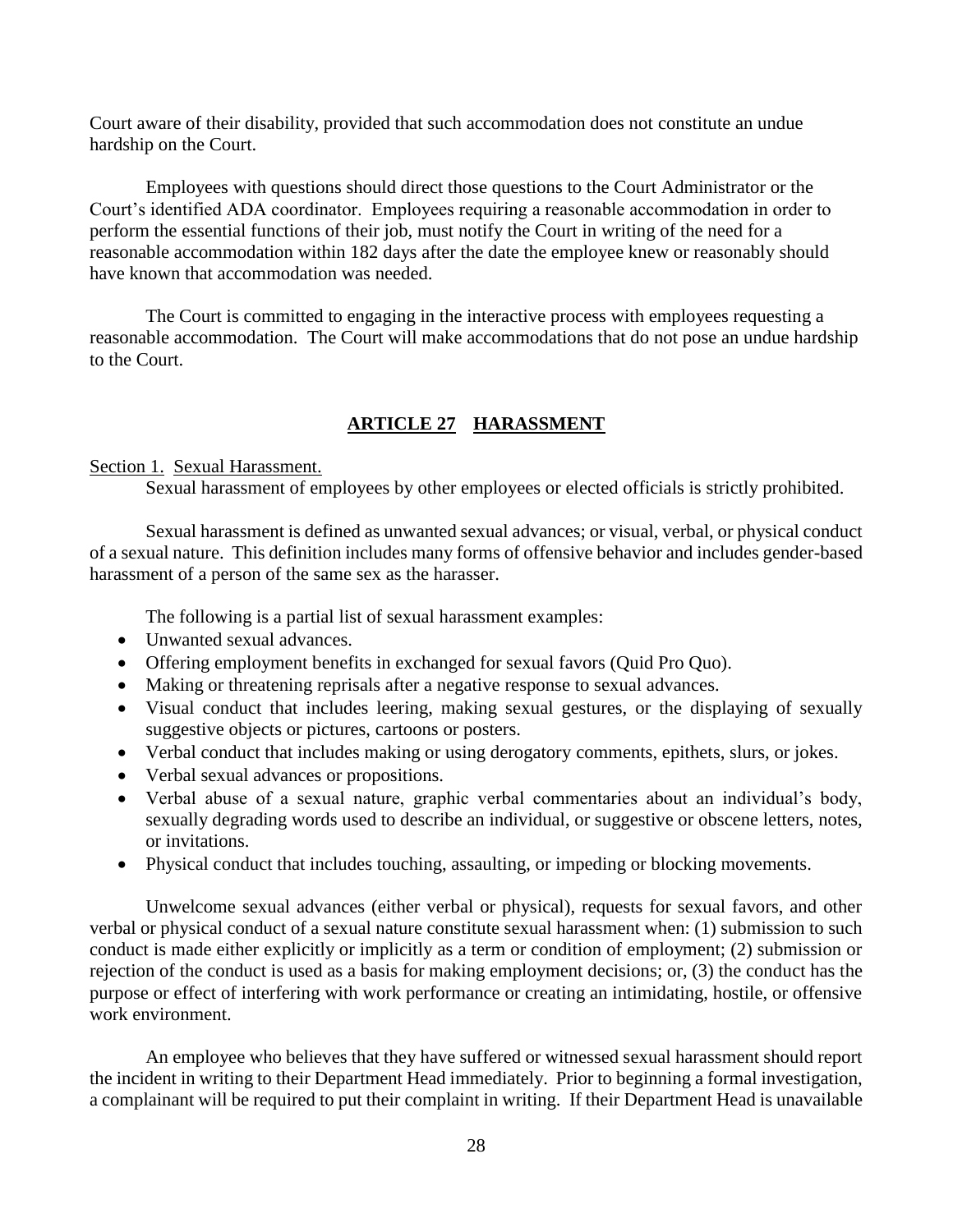or if the employee believes it would be inappropriate or uncomfortable to contact that person, they should immediately contact the Court Administrator or Chief Judge in writing regarding the concern. Any report or complaint reported to a Department Head must immediately be given to the Court Administrator and Chief Judge.

If such complaint be against a Judge, report of the incident may be made to the Regional Administrator of the State Court Administrative Office.

The Court will carefully investigate all claims of harassment. To the extent possible, the investigation will be conducted in a manner calculated to protest the privacy of the individuals involve and the confidentiality of the complaint. The Court will not permit or tolerate any form of reprisal or retaliation against an employee or applicant who files a report in the good-faith belief that this policy may have been violated. Retaliating or discriminating against any employee for complaining about harassment is prohibited and shall be treated as a separate violation of this policy.

Anyone engaging in sexual or other unlawful harassment will be subject to disciplinary action, up to and including termination of employment.

#### Section 2. Other Harassment.

The Court is committed to providing a work environment that is free from all forms of discrimination and conduct that can be considered harassing, coercive, or disruptive, including sexual harassment. Actions, words, jokes, or comments based on an individual's sex, race, color, national origin, age, religion, disability, or any other legally protected characteristic will not be tolerated.

The term harassment is defined as alarming conduct serving no legitimate purpose; offensive touching; repeated communications made anonymously, telephone excesses; abusive language; words or actions that may terrorize, abuse, harass, annoy, alarm, threaten, insult, taunt, or any other word or action that is likely to cause a violent or disorderly response. The Court does not tolerate harassment of employees, independent contractors or residents for any reason, including but not limited to, race, color, religion, sex, height, weight, age, national origin, handicap, marital or veteran status.

Any employee who believes they have been harassed, or witnesses another employee being harassed, should immediately report the alleged conduct to their Department Head. Prior to beginning a formal investigation, a complainant will be required to put their complaint in writing. In their Department Head is unavailable or if the employee believes it would be inappropriate or uncomfortable to contact that person, they should immediately contact the Court Administrator or Chief Judge in writing regarding the concern. A prompt investigation will be conducted. The Court will carefully investigate all claims of harassment. To the extent possible, the investigation will be conducted in a manner calculated to protect the privacy of the individuals involved and the confidentiality of the complaint.

The Court will not permit or tolerate any form of reprisal or retaliation against an employee or applicant who files a report in good-faith belief that this policy may have been violated. Retaliating or discriminating against an employee for complaining about harassment is prohibited and shall be treated as a separate violation of this policy.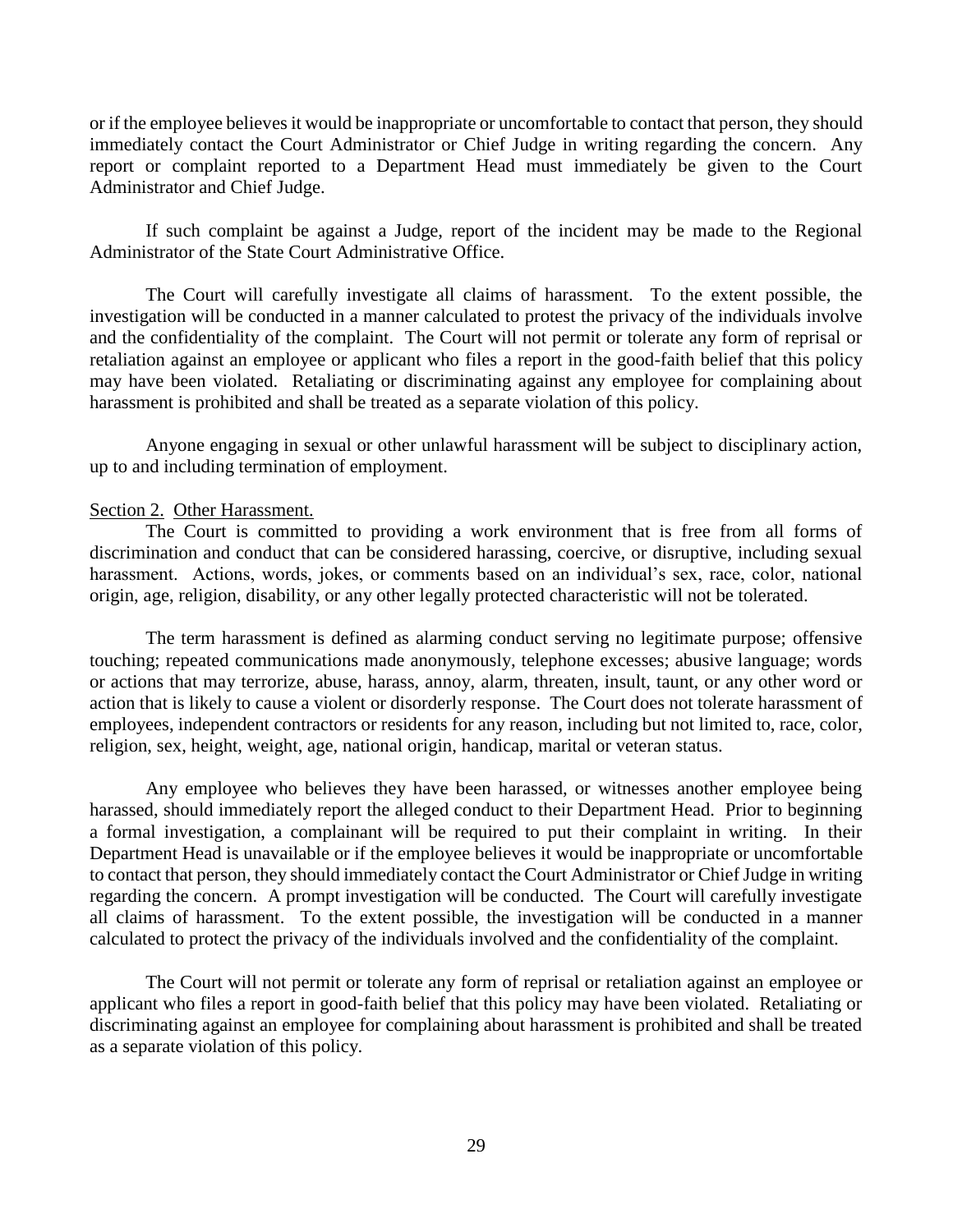Anyone engaging in unlawful harassment will be subject to disciplinary action, up to and including termination of employment.

## **ARTICLE 28 PHYSICALS**

The Court may require an employee to submit to a job-related physical examination, at the Court's expense, in the event the employee was injured in the course of work, or appears to be otherwise unfit to perform the essential function of the job (i.e. a "fitness for duty" examination).

#### **ARTICLE 29 GENDER**

The use of gender-neutral pronouns herein shall refer to all genders.

#### **ARTICLE 30 DRUG AND ALCOHOL TESTING**

#### Section 1. Purpose

The purpose of this policy is to provide all employees who work in the Court with notice of the provisions of the Court's drug and alcohol testing program.

#### Section 2. Policy

It is the policy of this Court that the critical mission of the Court justifies the maintenance of a drug-free and alcohol-free work environment through the use of a reasonable employee drug testing program. There is sufficient evidence to conclude that the use of controlled substances and alcohol, as well as other forms of drug abuse, will seriously impair and employee's physical and mental health, and thus, job performance. To ensure the integrity of the Court's operations and to preserve public trust and confidence in a drug-free and alcohol-free work environment, the Court will implement a drug and alcohol testing program.

#### Section3. Definitions.

1. Employee- Those who work at the Court.

2. Supervisor – Those persons assigned to a position having day–to-day responsibility for supervising subordinates.

3. Drug Test – the compulsory or voluntary production and submission of urine, in accordance with departmental procedures by an employee for chemical analysis to detect prohibited drug usage.

4. Alcohol Test- the compulsory or voluntary production of breath, in accordance with the procedures of this policy by an employee for analysis to detect whether that employee is under the influence of alcohol.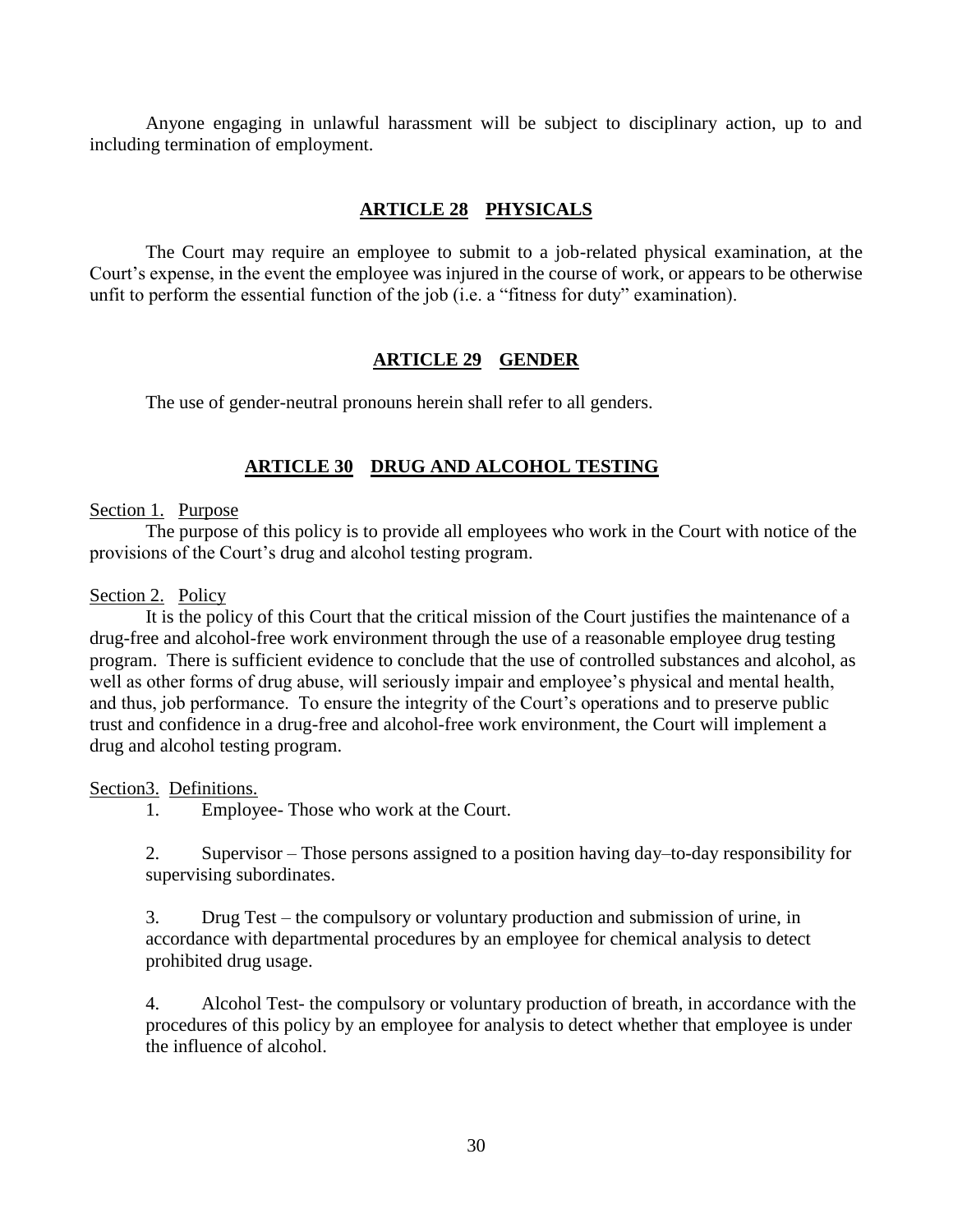5. Reasonable Suspicion – That quantity of proof or evidence that is more than a hunch, but less than probable cause. Reasonable suspicion must be based on specific, objective facts and any rationally derived inferences from those facts about the conduct of an employee. These facts or inferences would leave the reasonable person to suspect that the employee is or has been using drugs or alcohol while on duty, and/or is under the influence of drugs or alcohol while on duty.

6. Probationary Employee – For the purpose of this policy only, a probationary employee shall be considered to be any person who is conditionally employed with the Court as a recently hired employee.

7. MRO (Medical Review Officer) – The medical review officer is a physician knowledgeable in the medial use of prescription drugs and the pharmacology and toxicology of illicit drugs. The MRO will be a licensed physician with knowledge of substance use disorders. The MRO shall have appropriate medical training to interpret and evaluate an employee's test result in conjunction with their medical history and nay other relevant biomedical information.

#### Section 4. Procedures/Rules.

- 1. General Rules The following rules shall apply to all employees while on and off duty:
	- a. No employee shall illegally possess any controlled substance.
	- b. No employee shall ingest any controlled substance or prescribed substance, expect under the direction of a licensed medical practitioner.
	- c. An employee may possess and use a drug or controlled substance, providing such drug or controlled substance is dispensed to said employee pursuant to a current valid medical prescription in the employee's name.
		- i. Should the employee's prescribing physician or pharmacist indicate that the known side effects of the drug make it dangerous for the employee to safely work, the employee shall, prior to their next shift, notify the Department Head or (in the absence of the Department Head) their supervisor, of the known side effects (but not the identity of the medication itself), as indicated by the employees prescribing physician or pharmacist.
	- d. The employee shall, prior to their next shift, advise the Department Head or (in the absence of the Department Head) their supervisor, of the known side effects of such medication (but not the identity of the medication itself), as well as the prescribed period of use, as indicated by the employee's prescribing physician or pharmacist.
	- e. The Department Head or (in the absence of the Department Head) the employee's supervisor shall document this information and retain the memorandum for at least ninety (90) days, but in no event longer than the time the employee remains on the medication. A Copy of the memo will be forwarded to the Controller's Office. This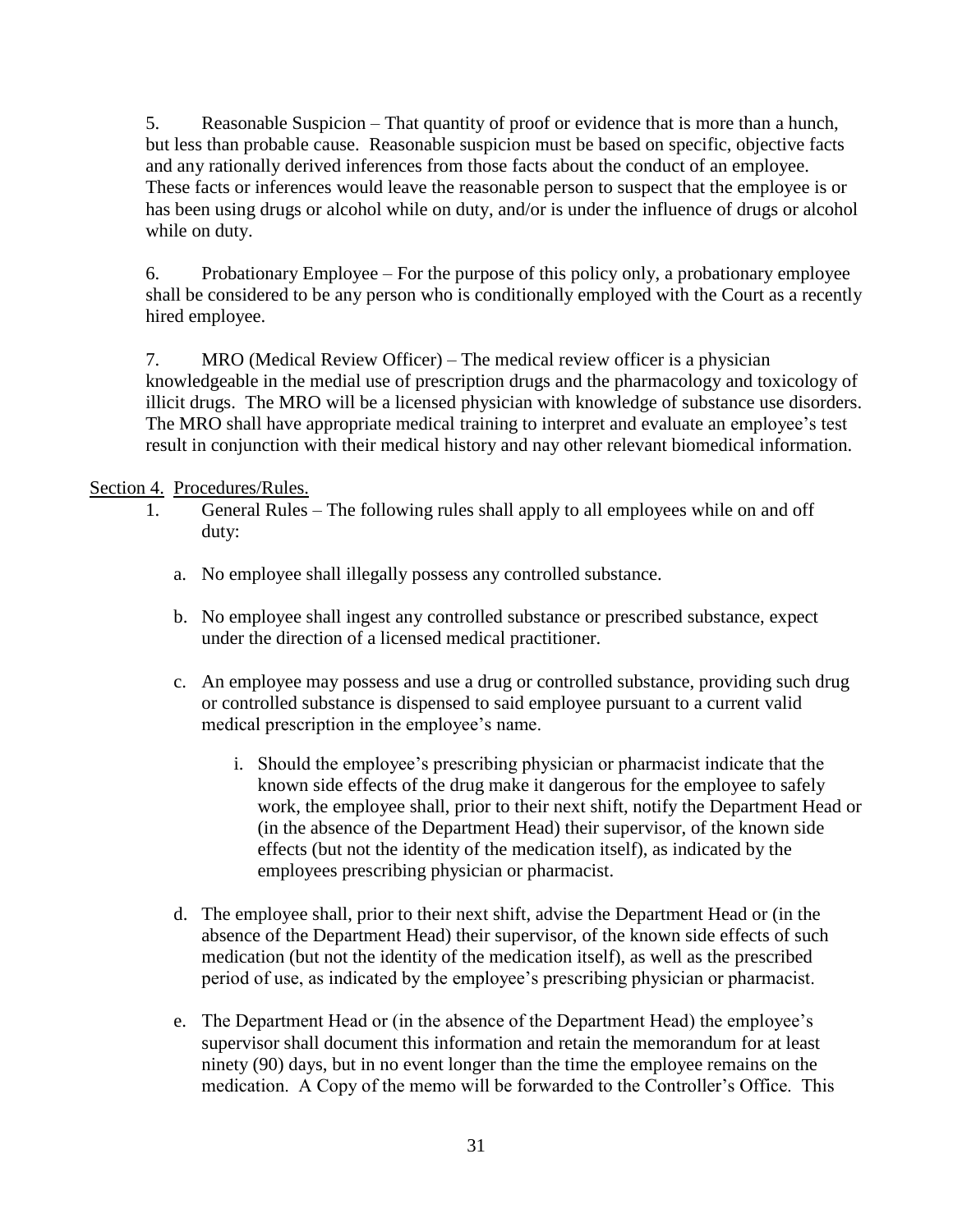information shall be confidential, and shall be disclosed only on a "need to know" basis, or as required by law.

- f. No employee shall ingest any prescribed or over-the-counter medications in amounts beyond the recommended dosage.
- g. Any employee who unintentionally ingests, or is made to ingest, a controlled substance shall immediately report the incident to their supervisor so that the appropriate medical steps may be taken to ensure the employee's health and safety.
- h. Any employee having a reasonable basis to believe that another employee is illegally using, or is in possession of, any controlled substance shall immediately report the facts and circumstance to their supervisor.
- i. Discipline of employees for any violation of this policy shall be in accordance with the due process rights provided in the applicable Department's Rules and Regulations, policies and procedures, and the applicable collective bargaining agreement. The employee may be immediately relieved of duty pending an investigation at the discretion of the Chief Judge or their designee, when one of the following occurs:
	- i. A refusal to participate;
	- ii. The medical review officer determines that an employee's drug and/or alcohol test was positive; or
	- iii. Attempt to alter or substitute a urine or breath specimen.
- 2. Applicant Testing
	- a. Applicants for employment shall be required to take a drug and alcohol test as a condition of employment during a pre-employment medical examination.
	- b. Applicants shall be disqualified from further consideration for employment under the following circumstances:
		- i. Refusal to submit to a required test(s);
		- ii. A confirmed positive drug and/or alcohol test; or
		- iii. Indicating drug and/or alcohol use prohibited by this policy.
- 3. Probationary Employee Testing All probationary employees shall be required, as a condition of employment, to participate in any unannounced drug tests scheduled for the probationary period. The frequency and timing of such tests shall be determined by the Chief Judge or designee. Probationary employees may be tested prior to completion of the probationary period. A probationary employee shall not be eligible for coverage under the last chance rehabilitation provision set forth in this policy.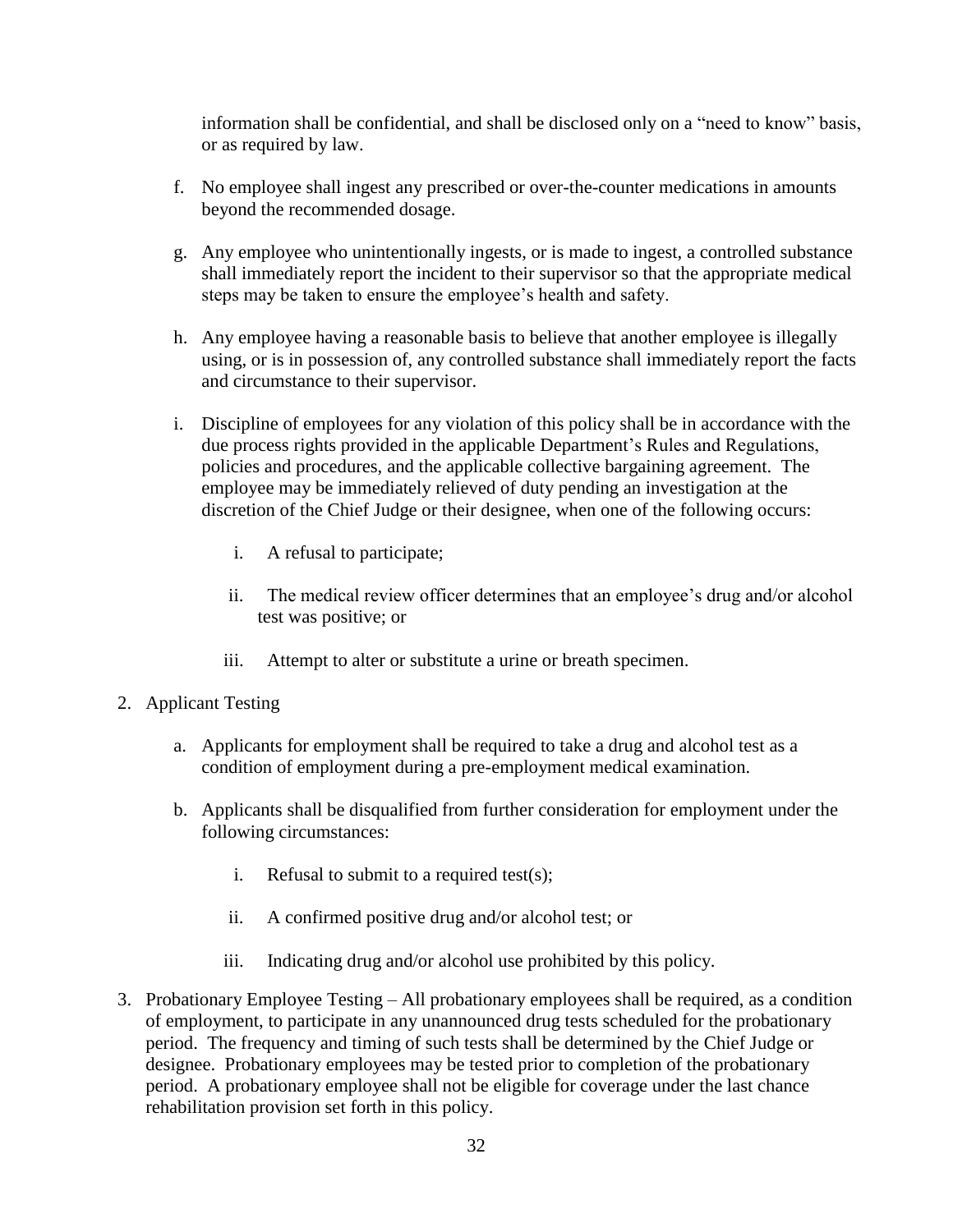- 4. Employee Testing Employees will be required to take drug and/or alcohol tests as a condition of continued employment in order to ascertain prohibited drug use, or being under the influence of alcohol, as provided below:
	- i. The Chief Judge or designee may order an employee to take a drug and/or alcohol test upon reasonable suspicion that the employee is or has been using drugs or is under the influence of alcohol. A summary of the facts supporting the order shall be made available to the employee and the Union prior to the actual test, provided that they are a member of the union.
- 5. Penalty Violation of any provision of this drug and alcohol testing policy can subject an employee to disciplinary action, including discharge.
- 6. Collection and Testing Procedures Testing for drugs and/or alcohol under this policy shall be at the expense of the County of Eaton, and, to the extent practicable, shall be conducted in accordance with 49CFR Part 40, as amended from time to time. No change in State law regarding the possession or use of marijuana shall have any affect upon the application and enforcement of this policy, it being specifically understood that the use, possession (except as part of the discharge of an employee's job duties), or being under the influence of marijuana shall be considered a violation of this policy notwithstanding any State law permitting the use, possession, or being under the influence of marijuana.
- 7. Drug and Alcohol Abuse Rehabilitation Program Employees may voluntarily participate in a drug and/or alcohol rehabilitation program on their own or through the County-sponsored Employee Assistance Program; however, participation shall not prohibit drug and/or alcohol testing under this policy. Such an employee will not be disciplined for a violation of this policy, but may be disciplined for other actions and/or omissions that violate the policies set forth in this handbook and/or department rules and regulations.

#### **ARTICLE 31 ADDRESS CHANGES**

An employee shall notify the Employer in writing of any change in name or street address promptly and, in any event, within 5 days after such change has been made. The employee shall enter this change into the County Human Resource employee portal within 5 days of such change. The Employer shall be entitled to rely upon an employee's last name and street address shown on his record for all purposes involving his employment.

#### **ARTICLE 32 TRAVEL ALLOWANCE**

Section 1. Transportation.

A court vehicle may be available for use by employees when traveling on Court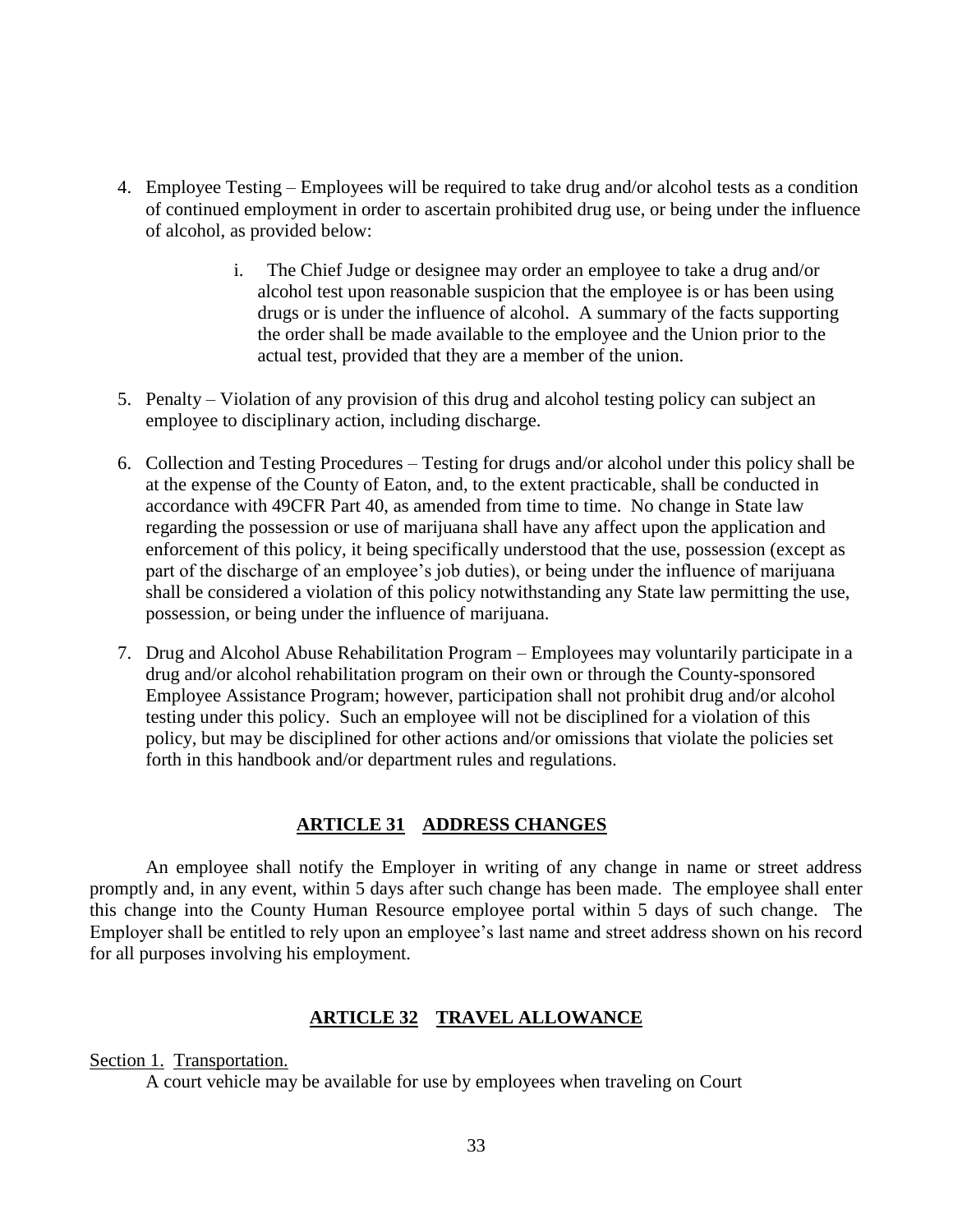business. Employees must reserve use of the vehicle by contacting Court Administration. Employees must use the vehicle issued gas card for fueling needs when using the County vehicle. Reimbursement for gasoline and other operating expenses incurred while using the court vehicle will be made only when prior approval has been made by Court Administration and provided that appropriate receipts for all such expenses are submitted with a travel expense voucher.

When the court vehicle is unavailable and an employee is required to drive their own vehicle on court business, reimbursement for mileage will be made based on the current rate set by the County Ways and Means Committee. Mileage accumulations, a brief explanation of the travel and documentation of travel, must be submitted on a travel expense voucher and approved by Court Administration. Reimbursed mileage shall not include the round-trip distance the employee regularly drives from home to work and back home again.

Any travel by common carrier must be at tourist fare rates and receipts submitted in order to be reimbursed.

#### Section 2. Meals.

Meals will be reimbursed for travel outside of Eaton County and its adjacent Counties. Meal receipts are not required, however a travel expense voucher must be completed and approved by Court Administration. No alcoholic beverages will be paid for by the Court. See below for more detailed information and exclusions.

> Breakfast \$ 8.00 Lunch \$10.00 Dinner \$22.00

> > \$40.00 (Including gratuity)

An exception to the above rates may be allowed for meals when traveling in certain areas based on federal per diem rates and must be approved by the Chief Judge.

#### Section 3. Conventions, Conferences or Group Functions.

Whenever it becomes necessary for an employee to attend a pre-scheduled convention, conference or group function that is within the State of Michigan but outside Eaton County the following provisions apply:

a. A request to attend must be made to the Department Head/Administrator prior to registration. Copies of an agenda/schedule, including meals provided and a completed reservation form must be provided. If the documentation is not provided, incomplete, or not made within 2 weeks of the scheduled function, approval will not be made. All registration fees and lodging must be made by court credit card where possible and in coordination with Court Administration.

b. Meals included in the conference/meeting are not eligible for payment to the employee. The daily allowance will be pro-rated to exclude meals included in the conference.

#### Section 4. Out of State Travel.

Any out of state travel for court business must be approved by the Chief Judge. When traveling out of state for a meeting/conference, the most economical means of travel should be utilized. If an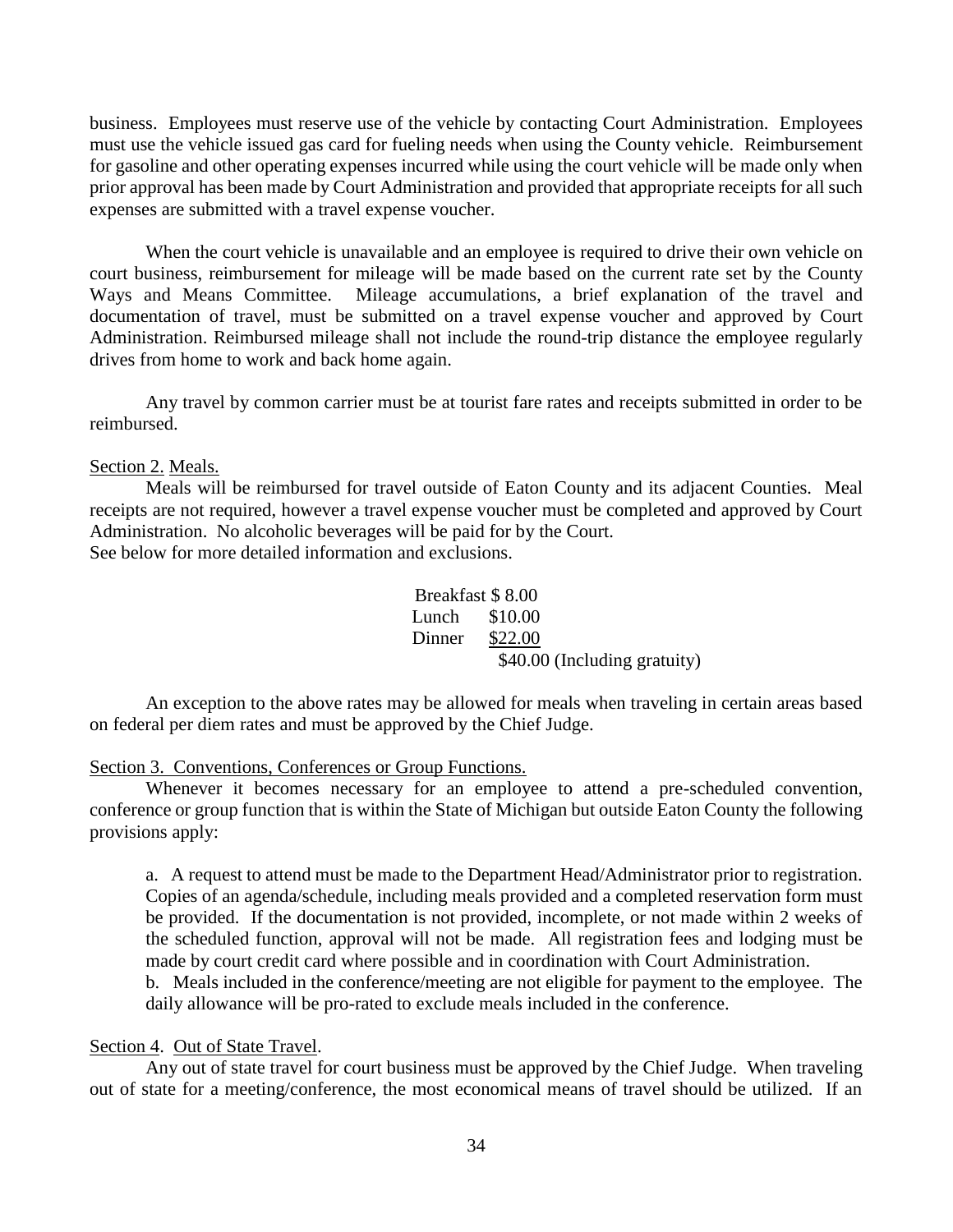employee chooses to drive out of state, the amount reimbursed will be at the mileage rate or airfare rate, whichever is less.

#### Section 5. Lodging.

In the event a meeting/conference is held outside of Eaton County or any of its adjacent counties, lodging will be reimbursed at the single room rate at the hotel/conference center where the conference is being held. If an employee chooses to upgrade their accommodations, they will pay the difference from the single room rate.

#### Section 6. Travel Expenses.

Only travel expenses incurred on behalf of the Court will be reimbursed upon presentation of appropriate receipts. Expenditures for travel insurance, laundry, dry cleaning, personal telephone calls, hotel gratuities and hospitality expenses will not be reimbursed under any circumstances.

Travel expense vouchers and applicable receipts, in accordance with Article 32, must be submitted to the Court Administrator's Office within sixty (30) days from the employee's return to work.